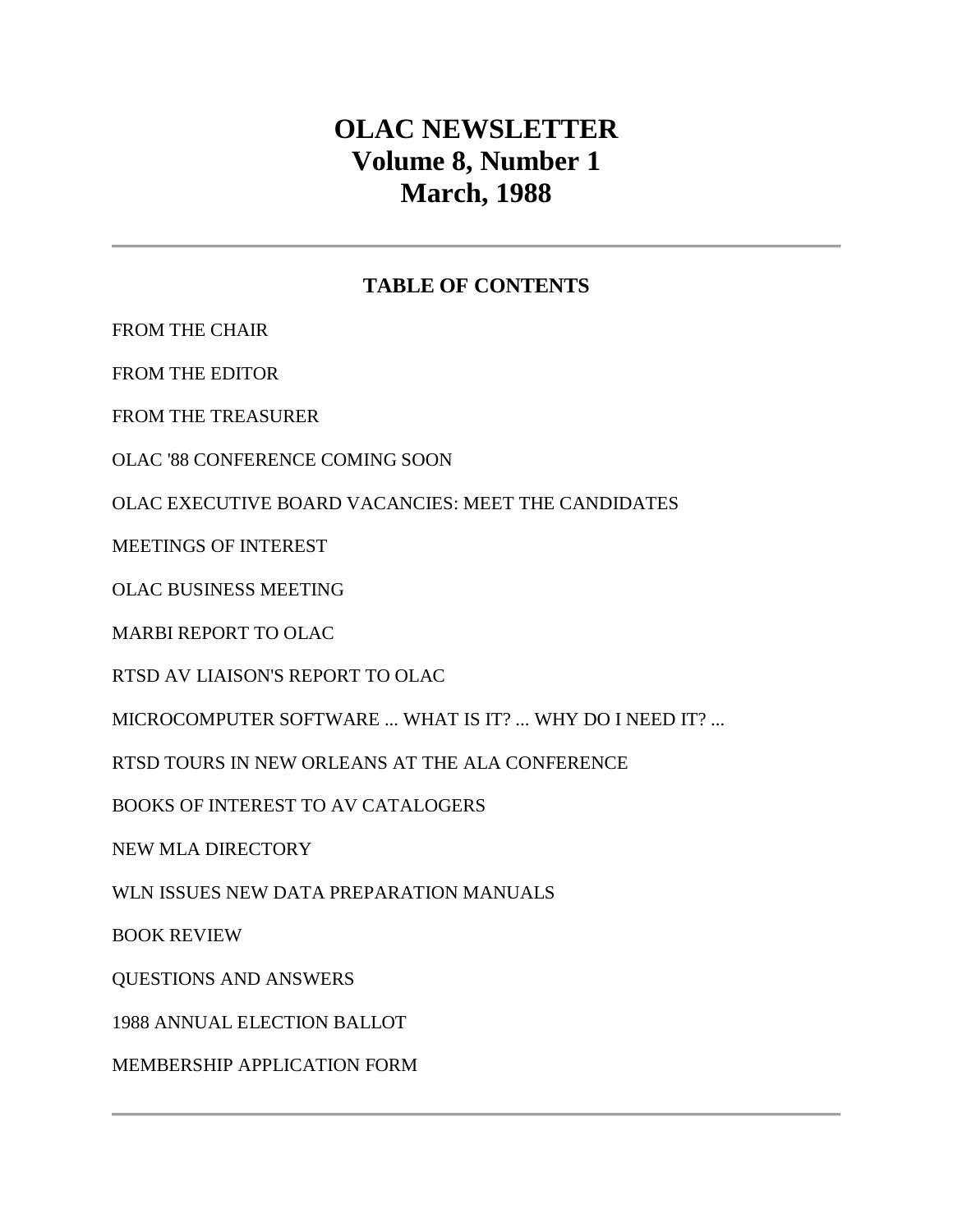### **FROM THE CHAIR**

The Midwinter OLAC meeting in San Antonio was different because weather conditions in the North and East prevented full attendance of Board members. While the temperature in San Antonio was cool between two warm weeks, the weather was no handicap to ALA activities.

Most of the time at the OLAC Membership and Board meetings was devoted to planning the programs for the New Orleans conference in July and the OLAC Third National Conference in California in November. The former is a joint program being developed by Glenn Patton; Bo-Gay Tong is the chair for the latter.

Members should mark the dates for the California OLAC National Conference on their calendars: Noon, Wednesday, November 2, through Friday, November 4, 1988. The conference site is just ten minutes from the Los Angeles International Airport, with the hotel providing transportation. It is scheduled at the end of the week to allow any participant who wishes to take advantage of lower airline rates or to enjoy a vacation in Los Angeles after the conference. Bo-Gay is doing a magnificent job with the arrangements.

Three members were appointed by the Board to OLAC's Cataloging Policy Committee: Sharon G. Almquist, John Attig and Katha D. Massey.

--- J.O. Wallace

# **FROM THE EDITOR**

This issue is coming to you a little late as I struggle with new demands producing the newsletter and with the demands of a new job. I have moved from the Mercer University Atlanta Library to a position as Administrative Librarian with responsibilities for automation for the DeKalb County Public Library system. Please address all future OLAC correspondence to me at my home address [\(p. 2 of cover\)](http://ublib.buffalo.edu/libraries/units/cts/olac/newsletters/mar88.html#masthead). This issue features information on exciting programs and tours at the ALA Annual Conference in New Orleans, as well as OLAC's forthcoming [National](http://ublib.buffalo.edu/libraries/units/cts/olac/newsletters/mar88.html#conferences)  [Conference](http://ublib.buffalo.edu/libraries/units/cts/olac/newsletters/mar88.html#conferences) in Los Angeles. Bo-Gay Tong is organizing the program, which promises to be both productive and very exciting!

This issue also features important information on two critical issues for AV catalogers. Bo-Gay Tong's [MARBI report](http://ublib.buffalo.edu/libraries/units/cts/olac/newsletters/mar88.html#marbi) discusses action MARBI is taking on format integration (e.g. the cataloging of items with characteristics of two or more media) .

Verna Urbanski's [Questions and Answers column](http://ublib.buffalo.edu/libraries/units/cts/olac/newsletters/mar88.html#q&a) contains an extensive discussion about the classification of fiction films and videos, and the use of genre subject headings for these media.

**DEADLINE FOR THE NEXT ISSUE: APRIL 22, 1988!**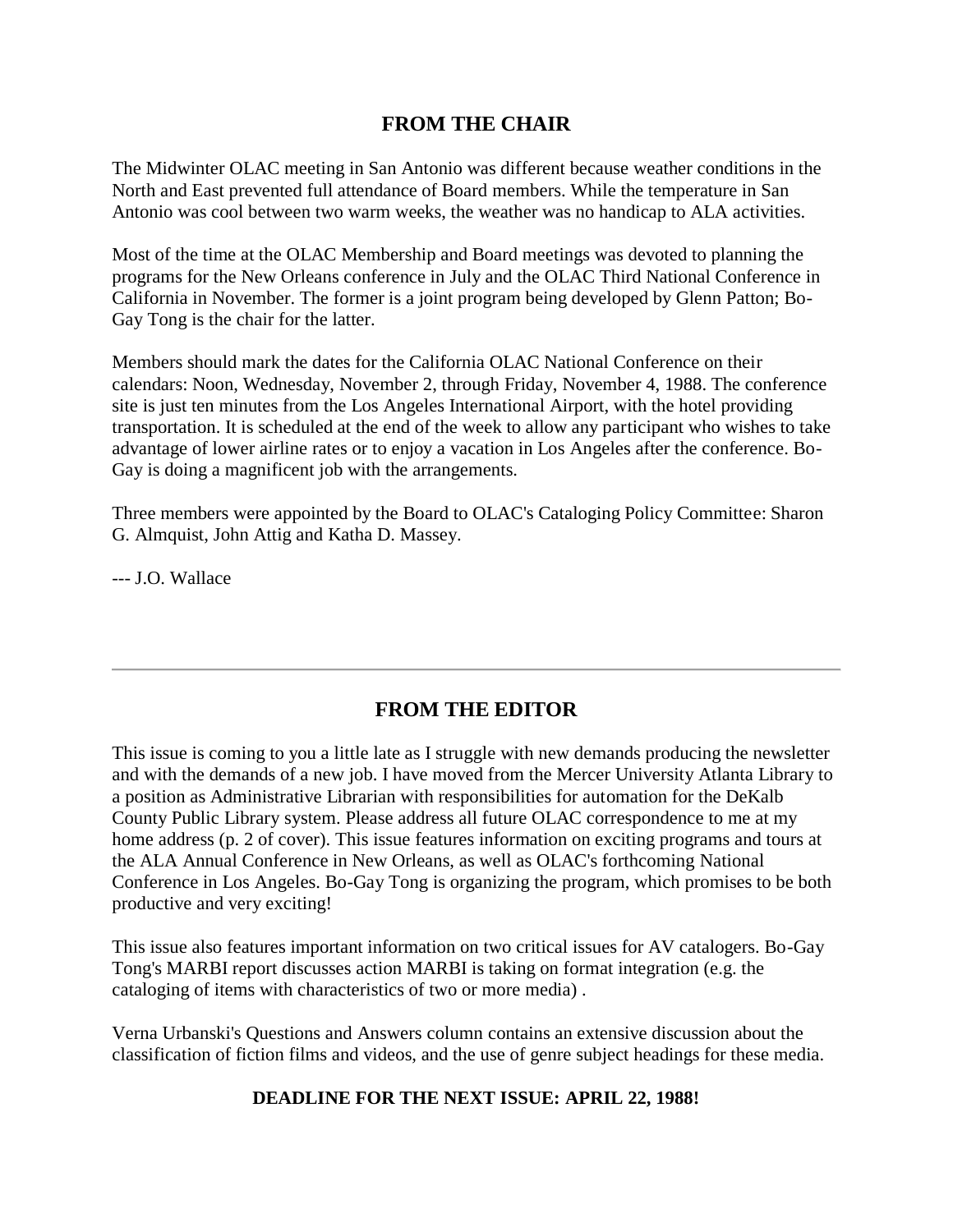--- Grace Agnew

# **FROM THE TREASURER Catherine Leonardi**

| Reporting period:<br>October 5, 1987 through January 25, 1988 |             |
|---------------------------------------------------------------|-------------|
| Account balance October 5, 1987                               | \$2,571.86  |
| <b>INCOME</b>                                                 |             |
| Bank interest                                                 | 65.42       |
| Back issues                                                   | 103.00      |
| Memberships (16 new, 284 renew)                               | 4,961.50    |
| TOTAL INCOME                                                  | \$5,129.92  |
| <b>TOTAL</b>                                                  | \$7,701.78  |
| <b>EXPENSES</b>                                               |             |
| Newsletter v. 7, no. 4                                        | 652.05      |
| Editorial stipends for newsletter                             | 100.00      |
| Mailing labels                                                | 42.75       |
| ALA dinner                                                    | 31.04       |
| Chair's expenses                                              | 13.84       |
| Treasurer's postage                                           | 16.06       |
| Board stipend                                                 | 100.00      |
| MARBI stipend                                                 | 100.00      |
| Two bulk mail permits                                         | 100.00      |
| Additional cost for first renewals                            | 10.83       |
| Editor's postage                                              | 32.25       |
| <b>TOTAL EXPENSES</b>                                         | \$1,198.82  |
| Account balance January 28, 1988                              | \$6,502.96  |
| CD at $6.75\%$ matures $2/88$                                 | 5,000.00    |
| <b>TOTAL OLAC ASSETS</b>                                      | \$11,502.96 |
| CURRENT MEMBERSHIP = $602$                                    |             |

# **WATCH THIS SPACE!**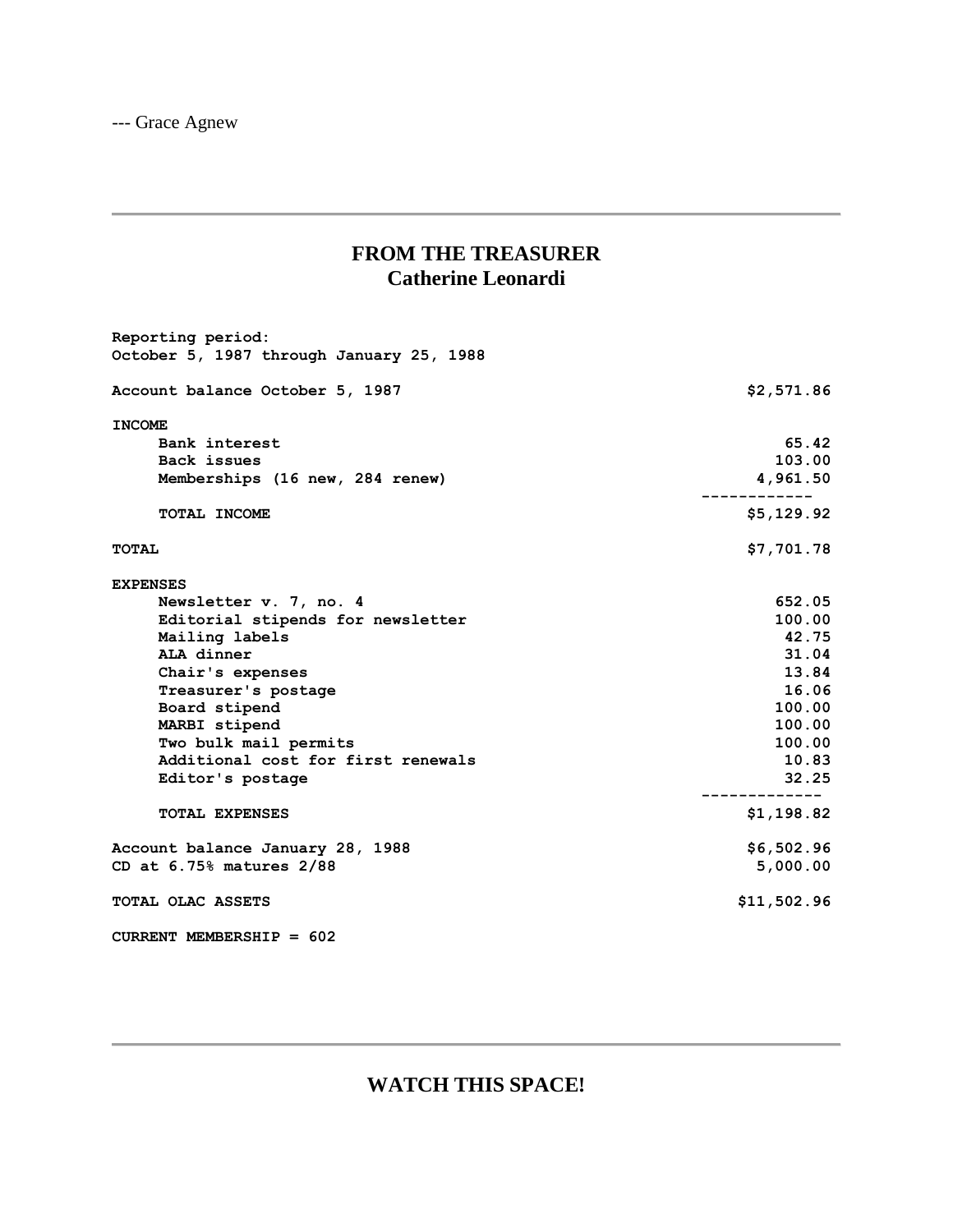### **OLAC '88 CONFERENCE COMING SOON!**

Mark your calendars now for the OLAC Conference '88 to be held November 2-4 at the Pacifica Hotel and Conference Center in Los Angeles (10 minutes from the L.A. Airport and Marina Del Ray). The theme of OLAC's third conference is "Decision-making for AV Catalogers." Program activities will include keynote speakers, panel discussions, workshops, problem-solving sessions, demonstrations, and tours. Workshops and small group sessions so far scheduled will cover the cataloging of unpublished AV materials, microcomputer software, and videorecordings. Among the special events planned are a presentation by the UCLA Film, Radio and TV Archives and tours of the Academy of Motion Picture Arts and Sciences, the Getty Center for the History of Arts and Humanities, the Los Angeles County Public Library Asian Pacific and Chicano Resource Centers, and selected non-book collections at UCLA.

Be sure to watch for further program and registration details in the [next issue](http://ublib.buffalo.edu/libraries/units/cts/olac/newsletters/june88.html) of the *Newsletter*.

Bo-Gay Tong Chair, Conference Planning Committee

**NOTE:** I am looking for volunteers in the greater Los Angeles area to assist with local arrangements. Your help would be greatly appreciated. If you are interested in helping out, please contact me at 213-825-7557, or at this address: 1711 Glendon Ave., Los Angeles, CA 90024.

# **OLAC EXECUTIVE BOARD VACANCIES: Meet the Candidates**

It will soon be time for the annual OLAC elections. Offices available this summer are: Vice Chair/Chair-Elect and Secretary. Terms of office and responsibilities were outlined in the " [call](http://ublib.buffalo.edu/libraries/units/cts/olac/newsletters/dec87.html#elections)  [for volunteers"](http://ublib.buffalo.edu/libraries/units/cts/olac/newsletters/dec87.html#elections) in the December, 1987 issue of the *Newsletter.* The candidates are:

#### **For Vice Chair/Chair-Elect:**

Verna Urbanski U. of North Florida **For Secretary:** Susie K. Gegenhuber NOTIS

> Shelly Edwards, Gettysburg College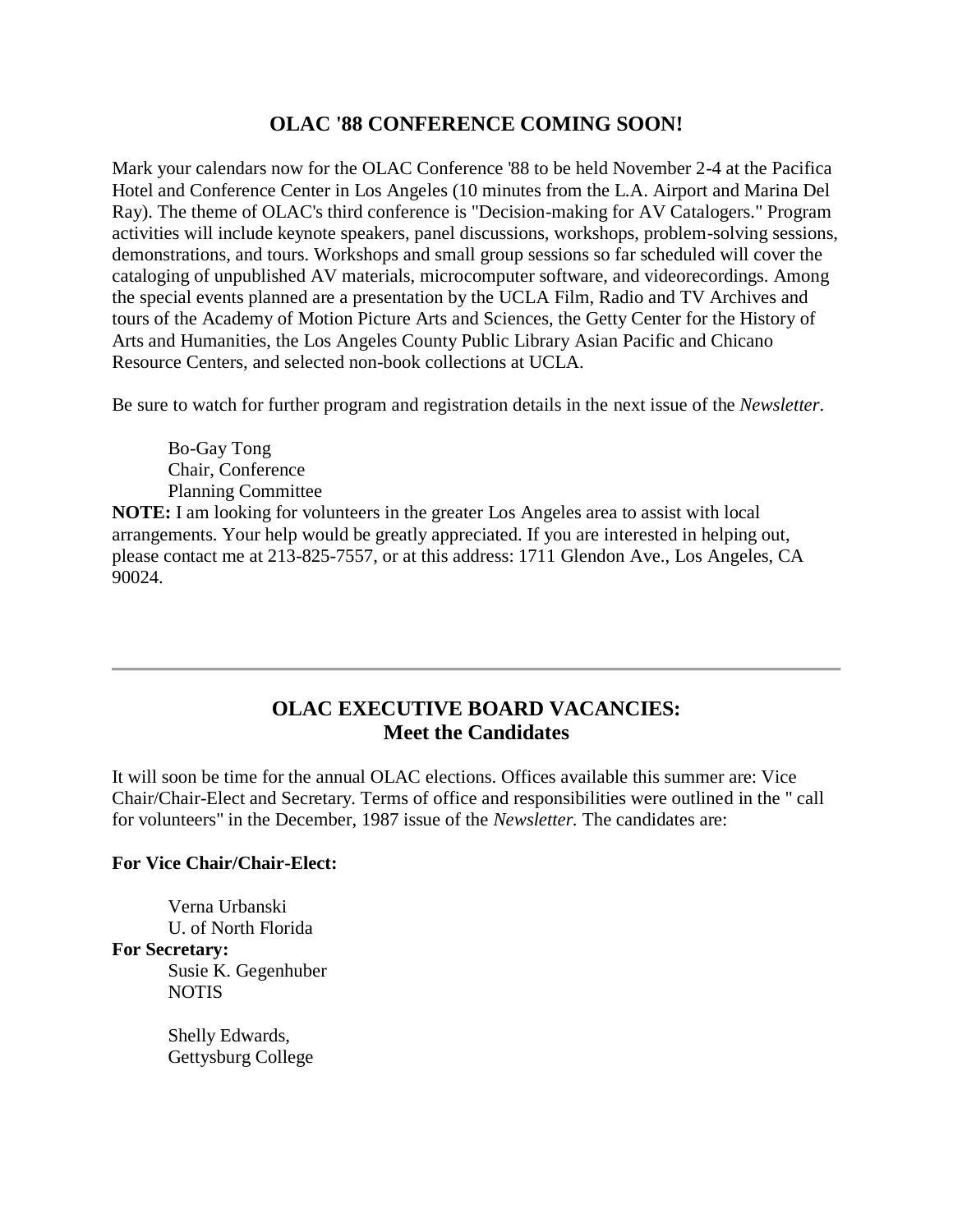Brief background and interest statements follow. A [ballot](http://ublib.buffalo.edu/libraries/units/cts/olac/newsletters/mar88.html#ballot) is stapled in the center of this issue. Please vote for the candidates of your choice and return the ballot by JUNE 1,1988 to:

Katha D. Massey Cataloging Department University of Georgia Libraries Athens, GA 30602

### **VICE CHAIR/CHAIR-ELECT**

#### **Verna Urbanski**

Background information:

- MA, University of Kansas, 1973 (English);
- **MLS SUNY Albany, 1977;**
- Cataloger, University of North Florida, 1977-present.

#### OLAC activities:

- Editor, *OLAC Newsletter*, 1981-86;
- Questions and Answers columnist, 1981-present;
- Book reviewer, 1981-present;
- OLAC Cataloging Policy Committee, Chair, 1984-86;

#### ALA activities:

- **RTSD Audiovisual Committee member, 1982-86:**
- RTSD representative to the Joint Advisory Committee for Nonbook Materials, 1986-:
- RTSD/CCS CC:DA, member, 1987-present;
- Columnist for LRTSI "Current News", 1988-

#### Statement:

I have been a member of OLAC since its founding and continue to view it as the premier organization for AV catalogers. Through the efforts of its many active participants and leaders, OLAC continues to promote the interests of nonprint cataloging and serves to focus attention on this much neglected area of library science. I would be proud to serve as Chair of Online Audiovisual Catalogers and to carry on the fine tradition of leadership so firmly established by former Chairs.

#### **SECRETARY**

#### **Susie Koch Gegenhuber**

Background information & Statement:

I would like to be considered for renomination as Secretary of OLAC. I have been an active member of OLAC since 1985, serving a two-year term on the Cataloging Policy Committee, and a two-year term as Secretary. Because of my involvement, I have an in-depth knowledge of the working policies and procedures of OLAC, and hope to initiate changes which might benefit our membership, as well as strongly support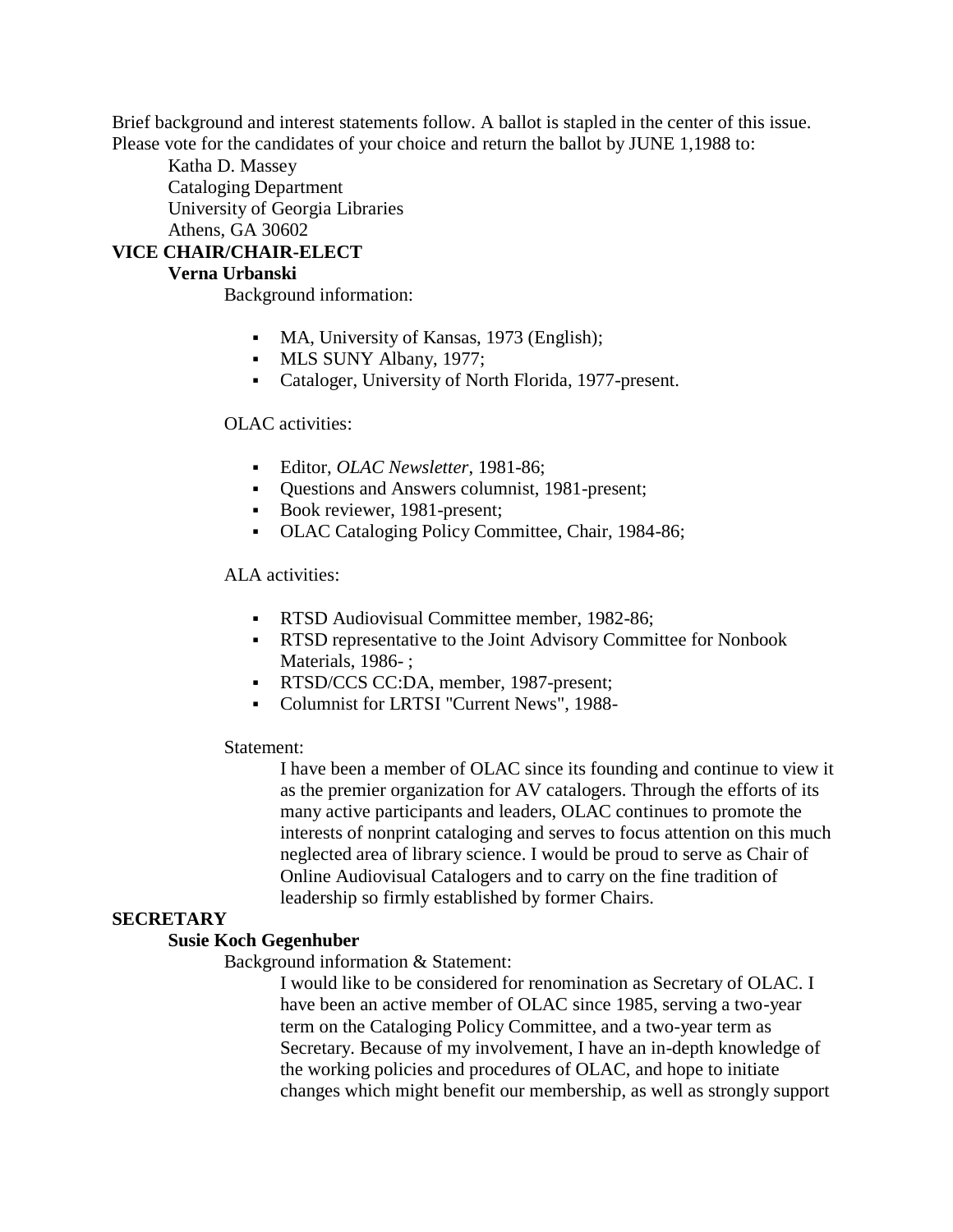aspects of our organization which work well. Some ideas include fleshing out the liaison reports for the newsletter; assisting the Chair in agenda preparation; organizing archival papers and cassettes, and publicizing our meetings. I have been able to attend all conferences and will continue to do so over the next two years. On the job, I have six years' experience cataloging AV in all forms, including toys, art and computer files. In my current position as User Services Librarian at NOTIS Systems, Inc., I assist NOTIS users in implementing cataloging on NOTIS (as well as other modules), and train in use of the software. Implementation and training often involve issues pertaining to audiovisual materials. In addition, I am the resource person among NOTIS User Services Librarians for cataloging and authority control. My work with OLAC to date has been rewarding. I have been able to contribute consistently-written minutes, along with my cataloging and committee operations experience. I hope to be able to continue my commitment to OLAC as Secretary for another term.

#### **Shelly Edwards**

Background Information:

- BA, Mount Union College, 1985 (History);
- **MLS, Kent State University, 1986;**
- Assistant Technical Services Librarian, Gettysburg College, 1987-present;
- Catalog Librarian, Hiram College, 1986-87;
- Has done original and copy cataloging of materials in all formats and will serve as Project manager for a retrospective conversion project for sound recordings beginning Summer, 1988.

#### Statement:

OLAC offers the audiovisual cataloger the opportunity to interact with other AV catalogers; voice questions and concerns of common interest; and to receive up-to-date information of a specific kind. As Secretary, I would be able to contribute an enthusiasm and enjoyment of working in AV cataloging, a genuine interest in OLAC, and a number of years of experience serving as secretary for a variety of committees and groups.

### **MEETINGS OF INTEREST ALA National Conference, New Orleans, Louisiana July 9-14, 1988**

#### **"Producers/Distributors and AV Librarians: Issues of Common Concern"**

New Orleans, July 12, 1988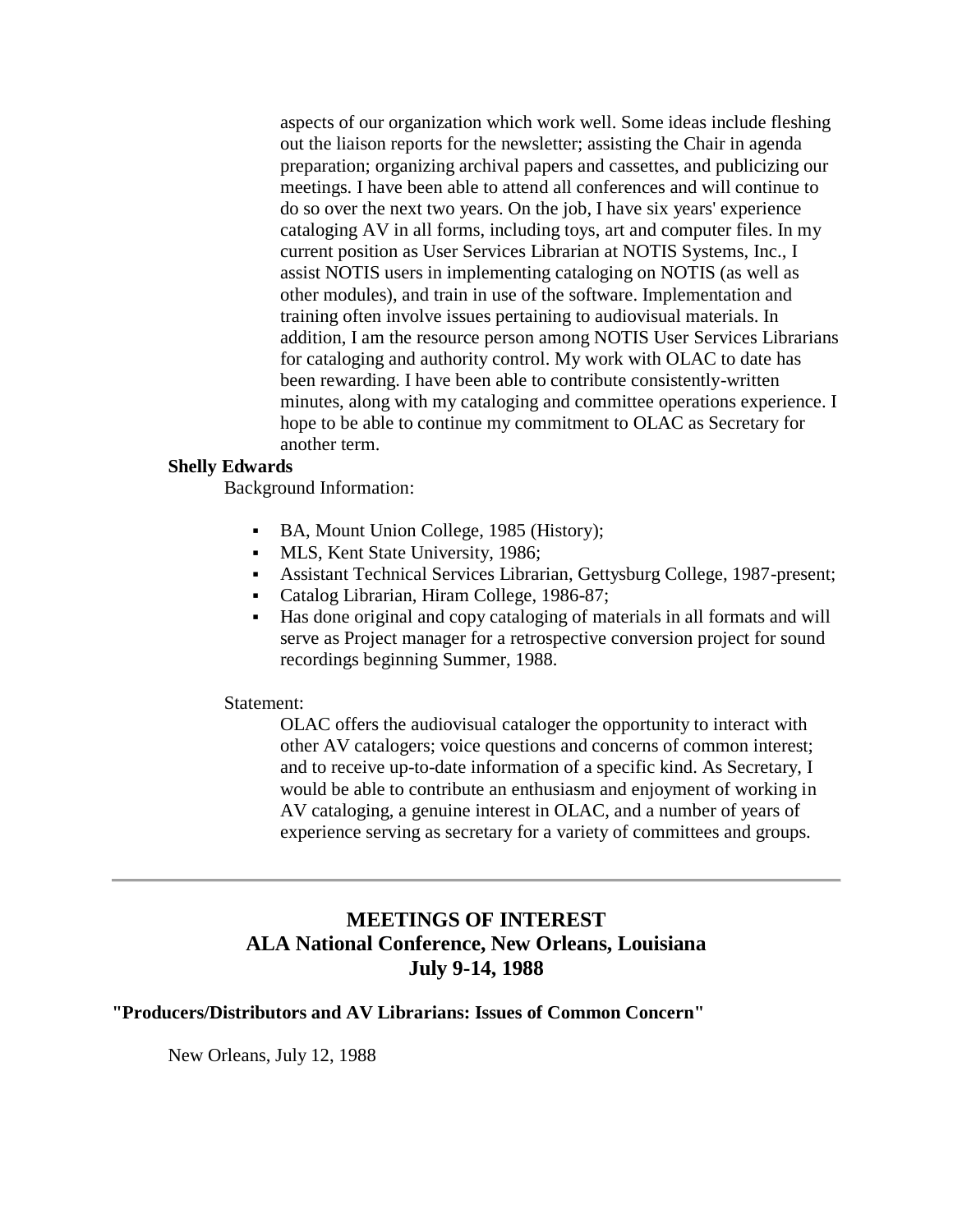OLAC will co-sponsor with RTSD AV a program at the New Orleans conference focusing on issues of mutual interest to producers and distributors of AV materials and to AV librarians. Be sure to watch for time, place and further details in the next issue of the *Newsletter* and mark your ALA schedule so that you won't miss this program!

### **MINUTES OLAC Business Meeting January 9, 1988 Four Seasons Hotel San Antonio, Texas**

The meeting was called to order at 8:00 by J.O. Wallace, and the [minutes of the last meeting](http://ublib.buffalo.edu/libraries/units/cts/olac/newsletters/sept87.html#reports) were approved. Board members present along with J.O. were Glenn Patton, Vice Chair/Chair Elect, and Susie Gegenhuber, Secretary. 21 others attended the meeting.

1. **Treasurer's Report:** J.O. Wallace for Cathy Leonardi

OLAC has 671 records in its membership database, but 57 are not yet renewed and three are for exchanges. Renewal notices are being sent by Verna Urbanski. Since November, over 200 renewals have been processed, bringing in \$3300. Dick Thaxter is working on a new OLAC database using DBASE III+, which will replace the current address file on pcFile.

The current OLAC bank balance is \$5100, with \$5000 in a CD as well.

For three back issues of the *Newsletter*, copies are being photocopied because there are no copies left.

#### 2. **OLAC Programs:** Glenn Patton

OLAC is sponsoring a program in New Orleans with the RTSD-AV Committee that will be an open forum with AV producers and distributors. RTSD-AV has been contacting producers and distributors about libraries' need for consistent bibliographic representation on media. A time slot has, been requested.

The next OLAC National Conference will be held at the Pacific Hotel and Conference Center in Los Angeles on November 2-4, 1988. The theme is "Decision-Making for AV Catalogers" and the program will include a keynote speaker, workshops and tours of local libraries such as the Getty Center and the Los Angeles Natural History Museum. Anyone interested in helping with local arrangements or other aspects of the conference should contact: **Bo-Gay Tong, ORION User Services, University Research Library, UCLA, 405 Hilgard Avenue, Los Angeles, CA 90024.**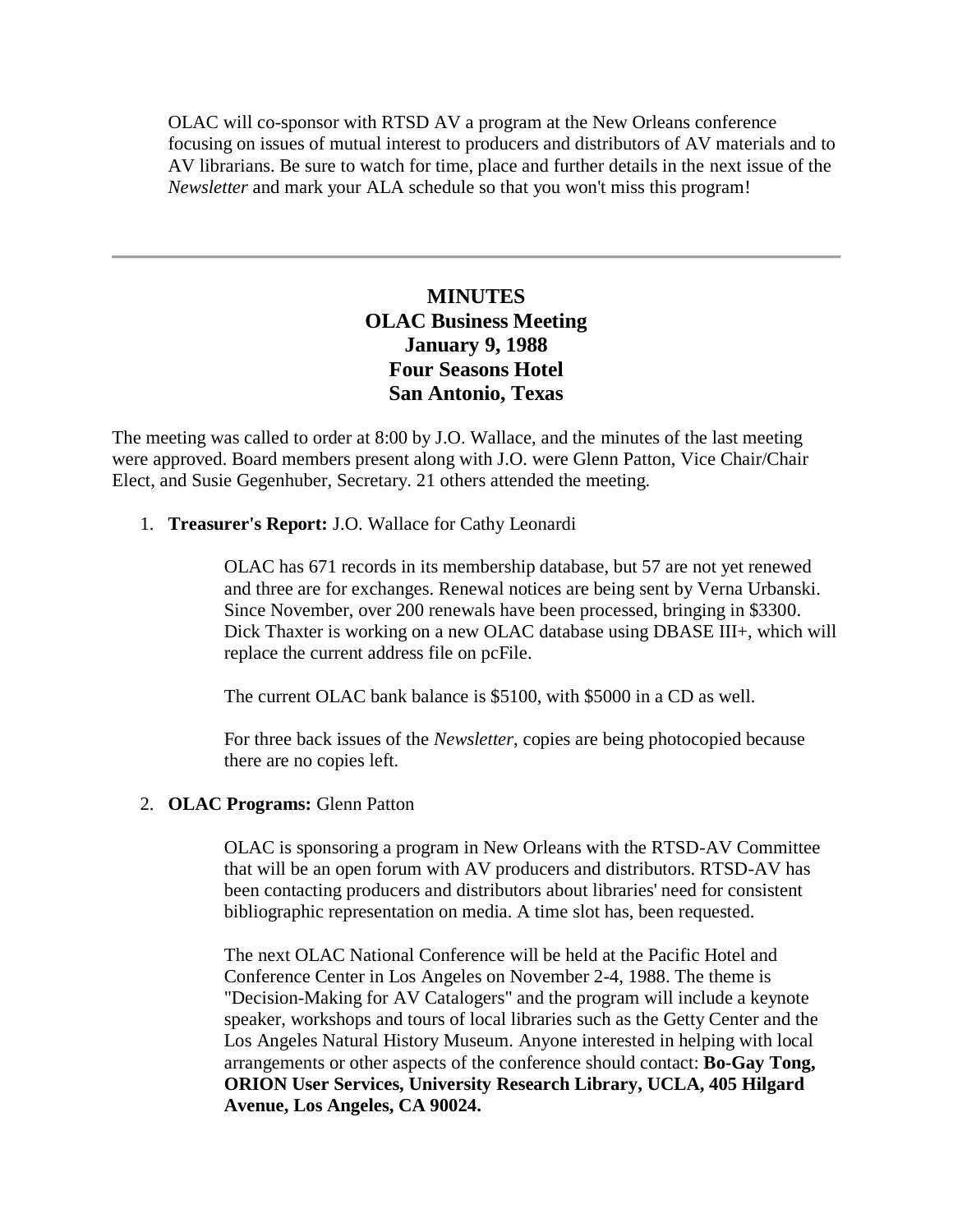#### 3. **Cataloging Policy Committee:** Dorian Martyn

CAPC met Friday evening. Points covered included:

- The survey on parenthetical qualifiers revealed that parenthetical qualifiers are basically a system-specific problem. CAPC will take no action at this point.
- Verna Urbanski is continuing to work on the manual for locally-produced materials and would appreciate examples for inclusion.
- Verna has begun research on the physical processing of AV materials.
- MARBI meeting times were announced.
- 4. **Nominating Committee:** J.O. Wallace for Katha Massey

Susie Gegenhuber is renominated for Secretary and Verna Urbanski for Vice Chair/ Chair Elect. An announcement will appear in the *Newsletter* for other nominations for these two positions.

5. **Liaison Reports:** Bo-Gay Tong, Lowell Ashley, Sheila Smyth

Liaison reports were heard from Bo-Gay Tong (MARBI), Lowell Ashley (MOUG), and Sheila Smyth (RTSD-AV). Sheila handed out a flyer on the RTSD-AV program in New Orleans on microcomputer software to be held Saturday morning from 9:30 to 12:30.

6. **Utility Reports:** Glenn Patton, Ed Glazier

Glenn Patton of OCLC handed out the flyer *What's New at OCLC* and discussed OCLC's many activities. Ed Glazier of RLIN discussed a variety of developments at RLIN, including MARC update 15 specs, Hebrew and Cyrillic alphabet, LCSH in the authority file, and a new ILL logon.

Ed asked for volunteers for a committee on the effect of format integration CONSER serials cataloging. The committee lacks expertise in nonprint serials. Those interested should contact: **Gary McCone, National Agricultural Library, Beltsville, MD.**

The meeting adjourned at 9:00 p.m. and was followed by the traditional Question and Answer session.

Respectfully submitted,

Susan Koch Gegenhuber, **Secretary**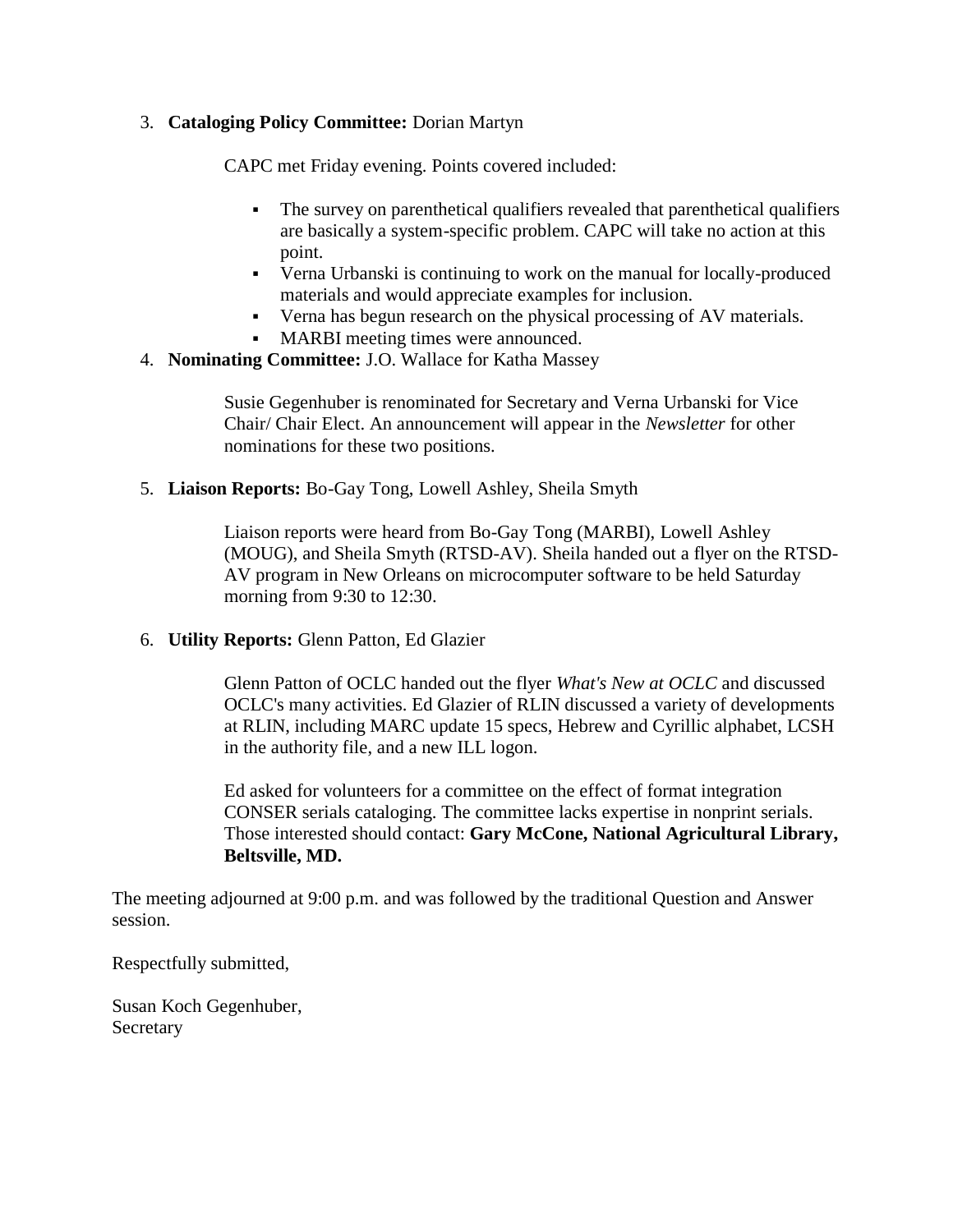# **MARBI REPORT TO ONLINE AUDIOVISUAL CATALOGERS**

The following are the highlights of the activities of the RTSD/LITA/RASD Representation in Machine-Readable Form of Bibliographic Information Committee (MARBI), which met four times during the ALA Midwinter Meeting in San Antonio in January.

- 1. A Music Library Association proposal to make obsolete byte 21 (existence of parts) of field 008 for music and to revise byte 20 (format of music manuscript or printed music) of the 008 so that it can be coded without reference to the presence or absence of parts was approved.
- 2. Also approved was a proposal to define byte 22 ( intellectual level code) in field 008 for computer files.
- 3. A discussion paper originating from Martha Yee of the UCLA Film, Radio and TV Archives was concerned with providing access to broadcast date and time for works broadcast on radio or television. The consensus was that the 033 (date and place of capture) field should be augmented to accommodate broadcast dates and times. A formal proposal will be put forth for approval at the ALA Conference in New Orleans in July.
- 4. Three of the four MARBI sessions were devoted to a series of proposals on format integration which grew out of a lengthy discussion paper addressed at last summer's meeting in San Francisco. One of the main objectives of format integration is to extend USMARC bibliographic format to adequately accommodate non-textual serial items as well as "multitype material," that is, materials with characteristics of more than one medium, such as a map used as a puzzle. Under this new plan, the 008 fixed field for a non-textual serial, such as a serial map, will be coded for the form of material, e.g. map. A newly defined fixed field the 006, will be used to code the serial characteristics of the map. Or, an item with two format characteristics will be coded for one formal in the 008 and for the other in the 006. The Committee approved this newly defined use of the 008/006.

The rest of the proposals consisted of making some content designators, e.g. tags, indicators, in the variable fields valid across all formats and making obsolete or deleting other content designators no longer considered useful.

One of the most controversial proposals was that the serials field 246 (varying form of title) be validated for other formats and that field 740 (added entry - title traced differently) be made obsolete. Questions raised included whether various added entries now used in 740s can be accommodated by the 246, such as analytical added entries, and how display constants for all types of titles for non-textual formats should be accommodated This proposal will be reworked and discussed again at the New Orleans meeting.

Based on the criteria that specific 5XX fields should he reserved for special indexing or retrieval needs or for when special manipulation of the data is needed, MARBI recommended, through a straw vote, that fields 503 (bibliographic history note), 523 (time period of content note), 527 (censorship note/archival), 537 (source of data note), and 570 (editor note) be made obsolete.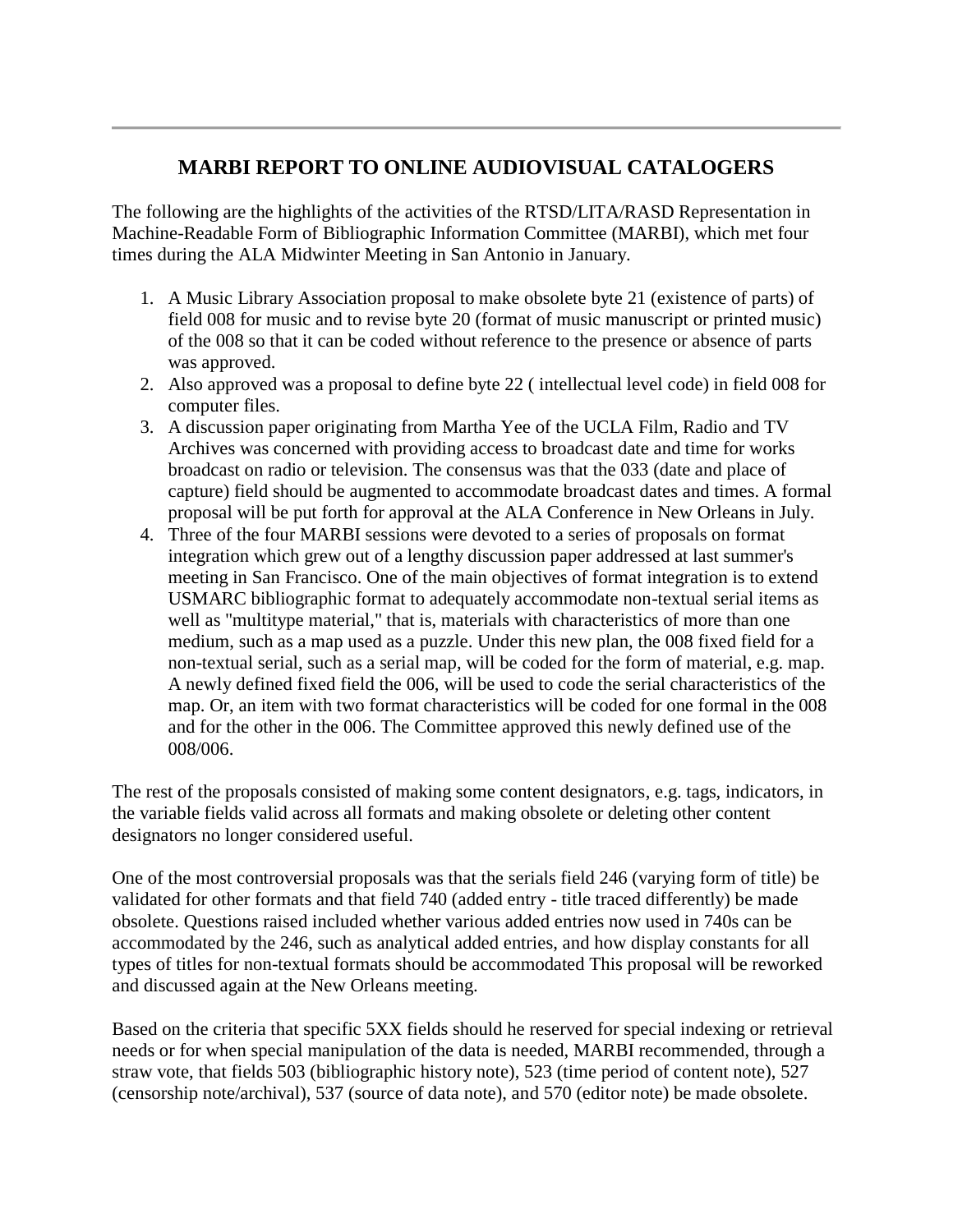Instead, a general 500 note should be used to record such information. More investigation will be made concerning whether to make field 516 (type of file or data note) and 556 (information about documentation note) for computer files obsolete.

The following is a summary of approved proposals:

**Fields to be deleted:** 002 (subrecord map of directory), 003 (subrecord relationship), 004 (deleted record directory), 320 (current frequency control information), 330 (publication pattern), 331 (former publication pattern).

**Fields to be made obsolete:** 302 (item count/page count), 305 (physical description for sound recordings/pre-AACR2), 308 (physical description for films/archival), 315 (frequency--maps and computer files)

**008 elements to be made obsolete:** title page availability, index availability, and cumulative index availability codes for serials, and the main entry in body of entry indicator code for books, visual materials, and music.

**Indicators to be made obsolete:** first indicator in field 260 for books, maps, music and serials; second indicator in field 260 for serials.

First indicator values "2" (presented) and "3" (narrator) in field 511 (participant or performer note) were made obsolete for visual materials and music. Field 037 (stock number) was redefined so that field 265 (source for

acquisition/subscription address) and 350 (price) could be made obsolete Scheduled for the New Orleans meeting are discussions on tabled and still pending proposals on format integration.

Reported by, Bo-Gay Tong, OLAC Liaison to MARBI

# **JANUARY 1988 RTSD AV MEETING Liaison's Report to OLAC**

The liaison for CC:DA reported that a workshop on remote sensory imagery cataloging is being planned for 1990.

AACR2 Revised will be released late summer/early fall. There will be two editions - one looseleaf and one paperback. The looseleaf edition will make updating easier.

ACRL-AV is requesting more AV reviews in *Choice.*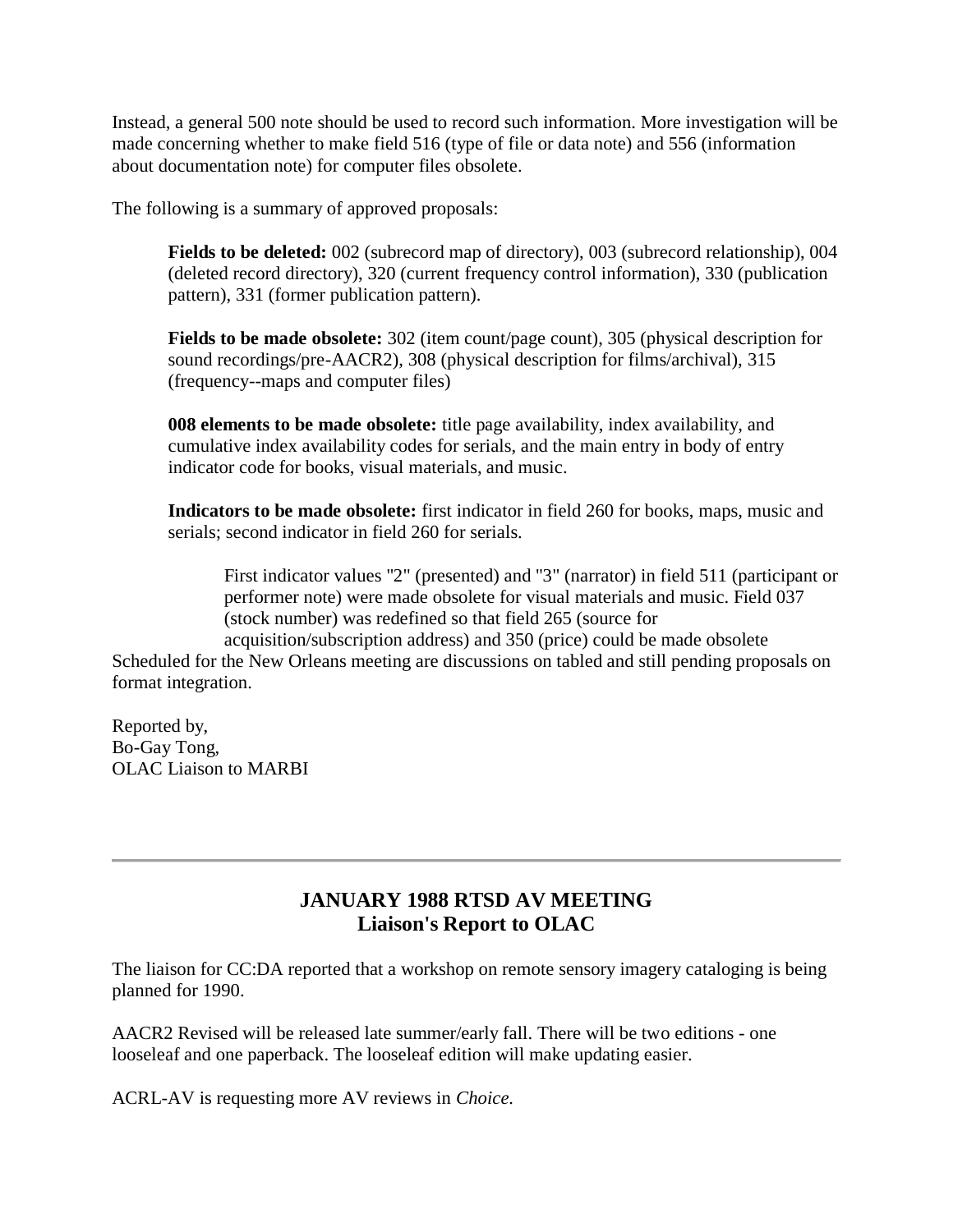RTSD-AV will be up for formal review about January 1989. The revised mission statement was reviewed and accepted by voting members. The Ad hoc Committee on Producers/Distributors Contact Project was changed to a Standing Committee of Producers/Distributors Contact Project. 700 of the brochures, "Happiness is Having One Title" have been sent to NLM and 40 of the same brochures have been sent to the Canadians for distribution. The Committee requests information on areas that librarians and publishers need to work on together. Please forward any examples to: **Karen Driessen, Instructional Materials Service, University of Montana, Missoula, MT 59812.**

The tours in New Orleans include the Historical New Orleans Collection, Friday, July 8 at 1:30 p.m. and Tulane University Jazz Library on July 11th or 12th.

Discussion focused on CIP for audiovisual materials. Presently only computer software has CIP. The committee agreed there is a need for a CIP software subcommittee. A motion was passed to be forwarded to CCS that a committee on CIP for all media be formed, and that a representative of OLAC he included in its membership.

Submitted by, Sheila Smyth, OLAC Liaison to RTSD-AV

### **"MICROCOMPUTER SOFTWARE ... WHAT IS IT? ... WHY DO I NEED IT? ... WHAT DO I DO WITH IT ONCE I GET IT? ...**

"Microcomputer Software ... What is it? ... Why do I need it? ... What do I do with it once I get it? ..." is the subject of the American Library Association's RTSD Audiovisual Committee annual conference program, Saturday, July 9, 1988, 9:30 AM to 12:30 PM. Moderated by Bruce Johnson of the Library of Congress, the program will focus on the role which microcomputer software plays in library public and technical services. Special emphasis will be placed on practical recommendations which can be applied to every day library challenges.

Among the speakers are: Victor Rosenberg (President, Personal Bibliographic Software, Inc.) who will speak on the future of library software development; Katherine Chiang  $\&$ Samuel Demas (Cornell University) who will discuss developing a progressive software collection policy; Jan DeSirey (Hennepin County Library) who will offer some insights into Hennepin County's pragmatic approach to cataloging software; Robert Skapura (Clayton Valley High School) who will examine commercially available software products which support library applications; Lesley Farmer (San Domenico School) who will explore strategies for getting software into the hands of library patrons; and Patrick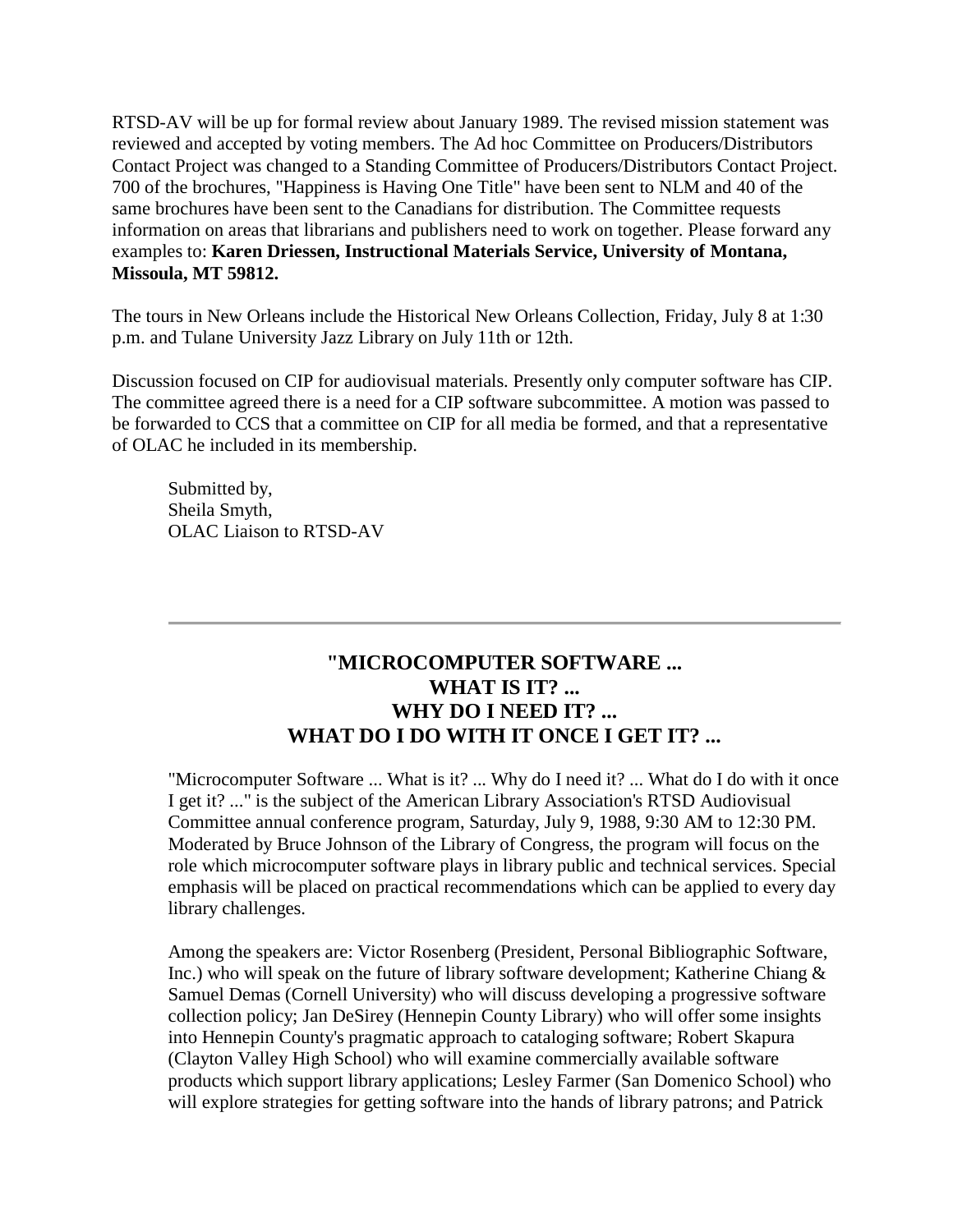Dewey (Maywood Public Library) who will speak about how public libraries can safely circulate microcomputer software.

In a joint venture with the ACRL & PLA Audiovisual Committees, the ACRL Community & Junior College Libraries Section, the LITA Library Microcomputer Templates Interest Group, the RTSD Resources Section Acquisitions Committee, and the YASD Computer Applications to Young Adult Services Committee, the RTSD Audiovisual Committee is offering an exciting program which will provide you with valuable insights into what microcomputer software is and how it fits into your library. Come learn what other libraries are doing with software, and what software can do for you!

Submitted by Mary Goss Mundy

# **RTSD TOURS IN NEW ORLEANS AT THE ALA CONFERENCE**

The ALA RTSD Audiovisual Committee will sponsor two tours during the American Library Association Annual Conference, July 9-14, 1988, in New Orleans, Louisiana. Conference participants may tour the Historic New Orleans Collection July 8, 1988 at 1:30 PM. The Collection, which comprises a museum and research center, is housed in a complex of historic buildings in the French Quarter. Curator John Lawrence will discuss the Collection's pictorial materials, provide a tour of the permanent collection libraries, and demonstrate the archive's computerized collections management and cataloging system. Registration is limited to 40.

Tour the Hogan Jazz Archive in Tulane University's Howard-Tilton Memorial Library July 12, 1988 at 9:00 AM. Curtis Jerde, curator of the archive, will introduce tour participants to the unique collections of the archive, which include sound recordings, photographs, films, posters, and videos. Registration is limited to 20.

Tour participants must provide their own transportation. Pre-registration on or before June 24, 1988 is required for both tours. To register, call or write: **RTSD AV Tours, American Library Association, 50 E. Huron St., Chicago, Ill. 60611. 1-800-545-2433.**

# **BOOKS OF INTEREST TO AV CATALOGERS**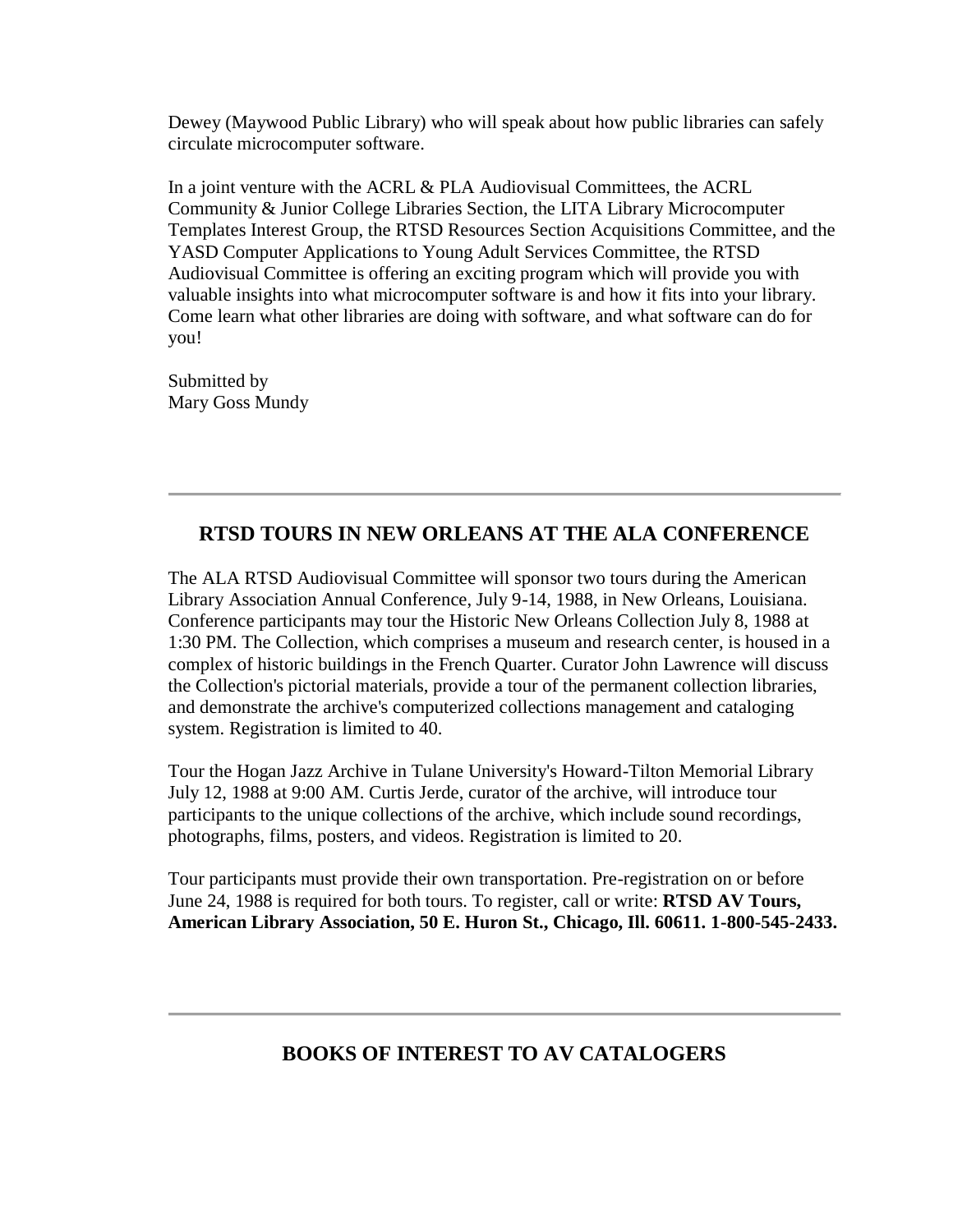*A Manual of AACR 2 Examples for Liturgical Works and Sacred Scriptures.* 2nd ed. By James D. Kellen.

ISBN: 0-936996-25-0. Price: \$12.50. Order from: Soldier Creek Press, 642 South Hunt St.,

Lake Crystal, MN 56055

- *A Manual of AACR 2 Examples for Liturgical Works and Sacred Scriptures* is now available in a second edition by James D. Kellen. This cataloging manual, published for the Minnesota AACR 2 Trainers by Soldier Creek Press, updates the first edition prepared by the late Irene Schilling. It is one of LB cataloging manuals published by the Trainers.
- For each of the 42 examples (many new to this edition), the chief source of information is reproduced and AACR 2 rules numbers are cited and explained.

### *A Manual of AACR 2 Examples for Microcomputer Software*, 2nd ed., revised. By Nancy B. Olson.

ISBN: 0-936996-30-7. 110 pages. Price: \$17.50. Order from: Soldier Creek Press, 642 South Hunt St., Lake Crystal, MN 56055

- A Manual of AACR 2 Examples for Microcomputer Software by Nancy B. Olson is now available in a revised second edition. This cataloging manual, published for the Minnesota AACR 2 Trainers by Soldier Creek Press, is one of 16 manuals published by the trainers and edited by Edward Swanson.
- The 47 examples have been updated according to revised Chapter 9 of AACR 2, and the introductory material has been rewritten to reflect those new rules. For each of the examples, the chief source of information is reproduced.

*Cataloging of Audiovisual Materials,* 2nd ed., with update pages. By Nancy B. Olson. Edited

by Sheila Intner and Edward Swanson, ISBN: 0-933474-38-5. \$45.00. Update pages available separately, \$3.00.

*Cataloging of Audiovisual Materials Supplement: Coding and Tagging for OCLC.* by Nancy B. Olson.

Includes wall chart for 007 coding and update pages. ISBN: 0-933474-39-3. \$20.00. Update pages available separately, \$3.00.

- Order both books from: Minnesota Scholarly Press, Distribution, P.O. Box 611, DeKalb IL 60115
- *Cataloging of Audiovisual Materials*, 2nd ed., and its supplement, *Coding and Tagging for OCLC*, by Nancy B. Olson, edited by Sheila Intner and Edward Swanson, are available from Minnesota Scholarly Press. Published in 1985, both were reprinted with corrections and updated information in 1986. To reflect rules revised in 1987 for cataloging computer files, update pages have now been added.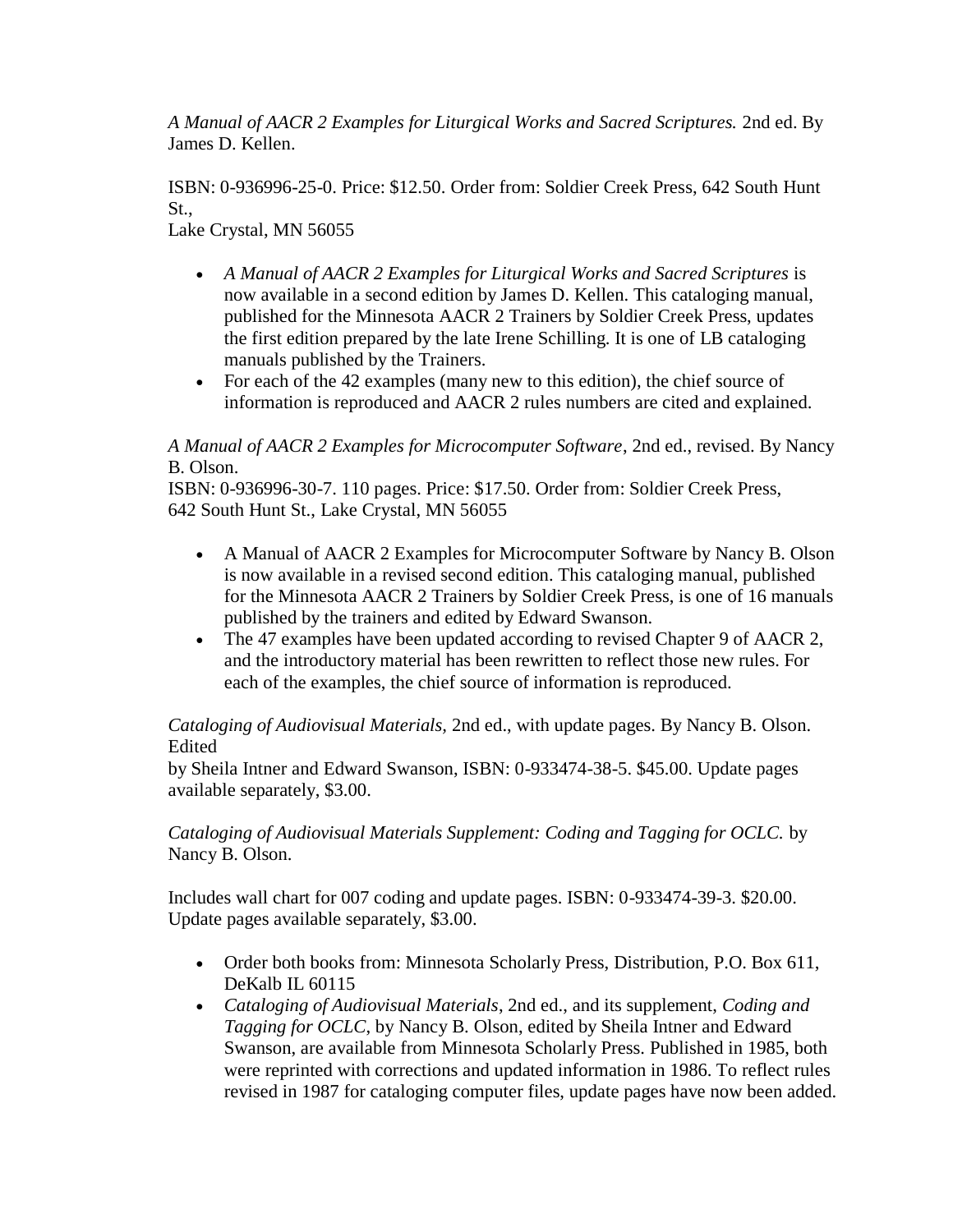**Nancy R. Olson,** Professor, Mankato State University (Minn.) is an audiovisual cataloger, She received the Esther J. Piercy Award from RTSD in 1980 and was Visiting Distinguished Scholar at OCLC in 1983/84.

### **NEW MLA DIRECTORY**

The Music Library Association announces the publication of the *Directory of Library School Offerings in Music Librarianship*, compiled by Annie F. Thompson under the auspices of the Education Committee of the Music Library Association. The *Directory* lists all accredited schools of library and information science in the United States and offering courses in music librarianship or bibliography. Arranged alphabetically by state, each entry provides address, course, and course credit information.

The *Directory* is available for \$5.00 (prepayment is required to cover postage and handling costs) from:

Linda Solow Blotner Executive Secretary, MLA 203 Deercliff Road Avon, CT 06001 Write also for MLA's complete list of publications in music bibliography and music librarianship. Submitted by Bobbie DeCoster

### **WLN ISSUES NEW DATA PREPARATION MANUALS**

The Western Library Network has issued its new, composite *WLN Data Preparation Manual*, and all WLN members should have received their copies by now. This is an essential tool for assigning machine-readable content designators to bibliographic data and is required for all WLN Online Contributing Members. Based on the *MARC Formats for Bibliographic Data* published by the Library of Congress, this two-volume manual replaces all previously-issued WLN Data Preparation Manuals for individual USMARC formats, and the Headings and Appendices volume.

The content and arrangement of this manual differs significantly from earlier data preparation manuals. The scope of the *WLN Data Preparation Manual* has been expanded to include all fields and subfields pertaining to the seven USMARC formats: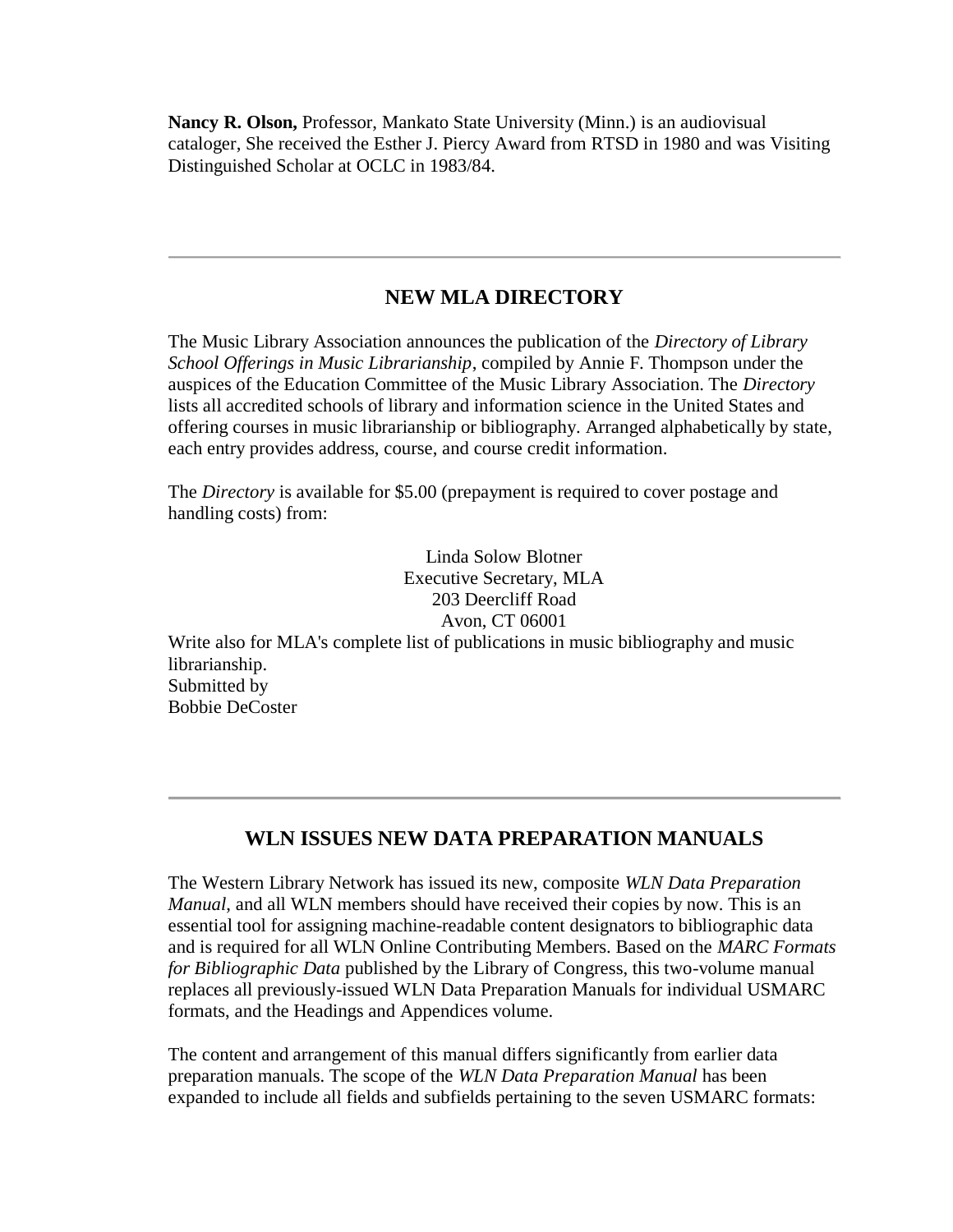Archival and Manuscripts Control, Books, Computer Files (formerly Machine-Readable Data Files), Maps, Music Scores and Sound Recordings, Serials, and Visual Materials (formerly Films).

The new and expanded formats include:

- Archival and Manuscripts control format fields and subfields
- Computer Files fields and subfields
- Maps fields and subfields
- Technical reports fields and subfields, added to the Books format
- Three-dimensional Artifacts and Naturally-Occurring Objects subfields added to the Visual Materials formats and
- Two-Dimensional Nonprojectible Graphic representation subfields added to the Visual Materials format.

Additional information may be obtained from: Elizabeth R. Cowart, WLN Bibliographic Services Librarian, Western Library Network, Washington State Library AJ-11W, Olympia, WA 98504-0111. Submitted by, Bobbie DeCoster

# **BOOK REVIEW**

*Nonbook Media: Collection Management and User Services.* John W. Ellison and Patricia Ann Coty, editors. 388 p. Chicago: American Library Association, 1987. ISBN: 0-8389-0479-3

*Nonbook Media* gathers together a wealth of concise information and provides a source for quickly finding facts about twenty-two separate nonbook media in one volume. Topics from realia to scores, from films to programmed materials, from microforms to pamphlets are explored by contributors with extensive experience in their formats. (A list of contributors with credentials appears at the end of the volume.) The equipment or hardware necessary to run much of the software receives only limited discussion. Emphasis is placed on the medium itself. In addition, descriptive cataloging is not discussed because the editors felt that other sources already offered comprehensive coverage.

Each chapter is organized according to the same outline of sections. First the medium is defined: what it is and a brief glossary of terms associated with it. A brief history of major developments in the medium follows, from earliest mention ( "Flat pictures, produced by painting and drawing, have been in existence since prehistoric times ..." p. 86) to current technology ("Currently, reports about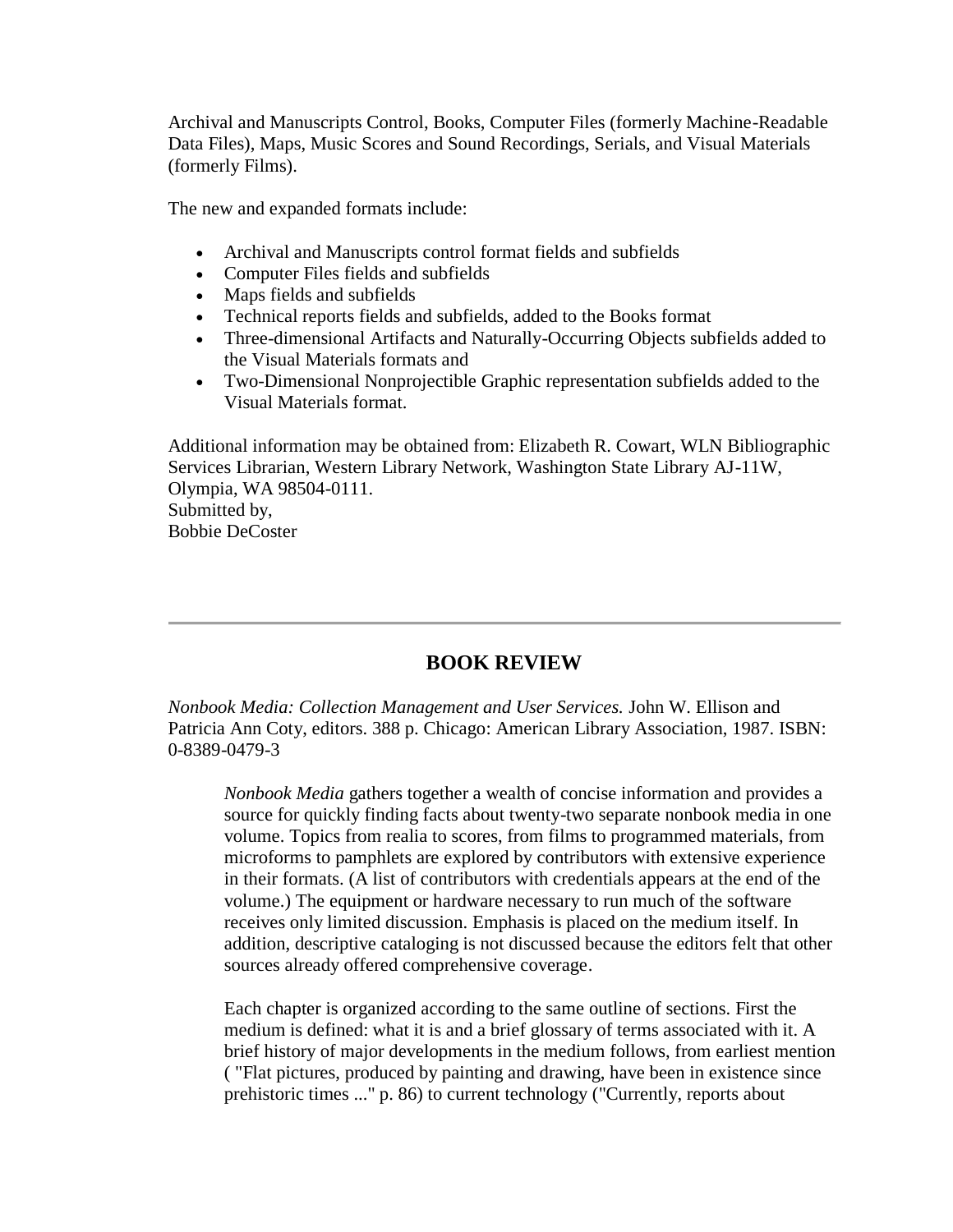holograms and holographic techniques include reference to computer-generated holograms, X-ray holography, pattern recognition holographic memory for robots ..." p. 98). The writers then focus on each medium's unique characteristics, followed by an in-depth exploration of advantages and disadvantages from a nonbook manager's point of view.

The next major section covers selection: special criteria, evaluative review sources, and nonevaluative sources. One special criterion perhaps unique to realia is careful instruction in handling and care, particularly in the case of live plants and animals ("Tetanus inoculations for the human side of the encounter are a recommended precautionary measure ! " p. 305). The lists of evaluative and nonevaluative selection sources are principally divided among periodicals (complete bibliographic information is given in the "Bibliography of evaluative and nonevaluative periodicals cited" at the end of the volume), books and indexes. In some media--such as models and realia--additional lists offer producers and suppliers and further break them down by subject specialty (e.g., weather models, globes and relief maps). Addresses are also provided as are local sources capable of supplying materials.

The third section examines issues concerning maintenance and management such as: storage and care, management problems and solutions, and other concerns. Storage and care covers such issues as display, preservation, repair, and preparation of media for use (binding, labeling, instructions for use.) Management problems and solutions address the problems of organization and arrangement, cataloging, staffing, circulation, security, collection development, users and budgeting. With regard to cataloging, the general consensus is that all nonbook media should be cataloged. "There is little doubt that films should be cataloged, but how to do it is still open to question, for there are many useful systems ..." " ... AACR2 cataloging doesn't always concern film managers, though it is practiced whenever personnel and institutional needs permit," p. 56. Another contributor noted: "Theoretically, if unlimited funding were available, every map and atlas in the collection would be officially cataloged by a system such as the Library of Congress MARC format," p. 137. As for holograms, "Cataloging standards and procedures are still being formulated." Each chapter concludes with a bibliography of additional resources.

This volume provides practical suggestions for nonbook managers coping with the challenges and headaches of selection, acquisition, and management of nonbook collections. Catalogers may also benefit by having a handy guide to materials they are cataloging. While not claiming to be a comprehensive work on all aspects of nonbook media, this volume provides excellent bibliographies to aid those desiring further study. *Nonbook Media* is definitely a useful addition to any librarian's reading list or reference shelf.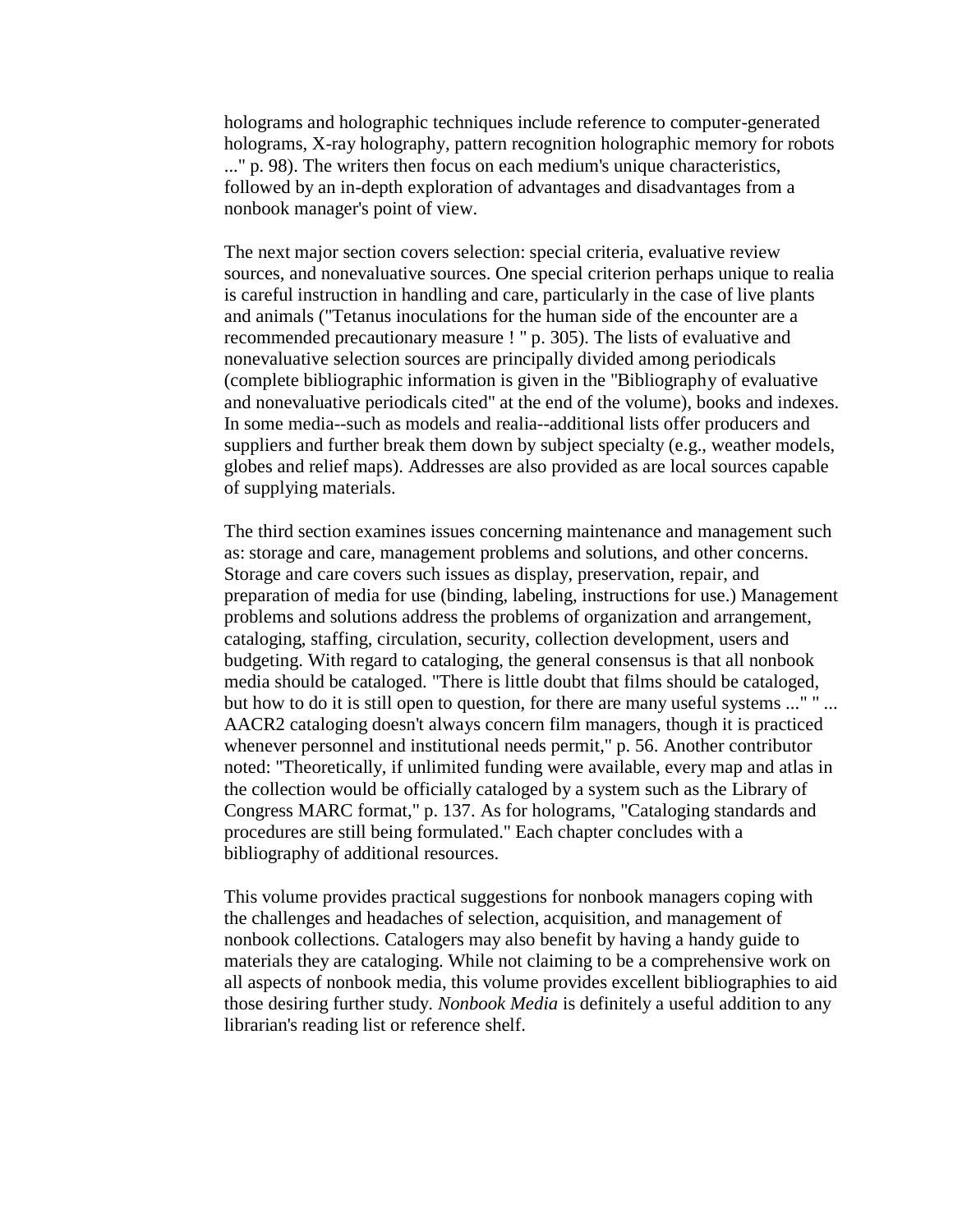Submitted by Sharon G. Almquist North Texas State U.

### **QUESTIONS AND ANSWERS Edited by, Verna Urbanski**

The following questions and answers conclude the transcription of the Q&A session at the end of the OLAC Business meeting at ALA in San Francisco. Panel members include: Ed Glazier (RLG), Glenn Patton (OCLC), Dick Thaxter (LC), and Sheila Intner (Simmons College). Verna Urbanski (U of North Florida) moderated.

**QUESTION:** My public Library is starting a collection of feature films on videocassettes, and we are planning to classify them as "fiction," as we would print fiction. We are a Dewey library. Can you comment on how best to classify items like this?

**ANSWER:** A subcommittee of the Subject Analysis Committee is looking at these concerns right now. They are talking about everything from genres, like westerns, to enhanced access to fiction, drama, poetry , etc. LC records for AV will quite often place them in a subject area, when they are really fiction. The typical movie-of-the-week on a hot topic like child snatching will often be classified by LC at the problem, rather than as fiction. You have pinpointed a huge problem that a lot of libraries are trying to cope with. --- Thaxter

With classification you run into a number of administrative policy decisions, and one of the guidelines which is most useful as far as retrieval is concerned is to treat the AV version just as you would the print version. If the print version of *Mutiny on the Bounty* is fiction, then the AV version should be as well. If the print version of *They Stole My Child*, based on a kidnapping, is classified in the number for kidnapping, then the video of that story, which is based on the same intellectual entity, should be classed in the same place. Using 791.43 for all your fiction films is really not very useful for retrieval. Then you begin to retrieve them based on the cutter number, and that is even less useful. I am not talking about documentaries here or totally nonfiction works. They should be in the appropriate Dewey number according to the subject content. That is going to be the recommendation of the SAC committee on subject headings for fiction, and I assume they are not going to depart from that for classification. --- Intner

Part of it depends on how you deal with your classification efforts. In many cases, "fiction" is a location device rather than a classification. If you are not keeping your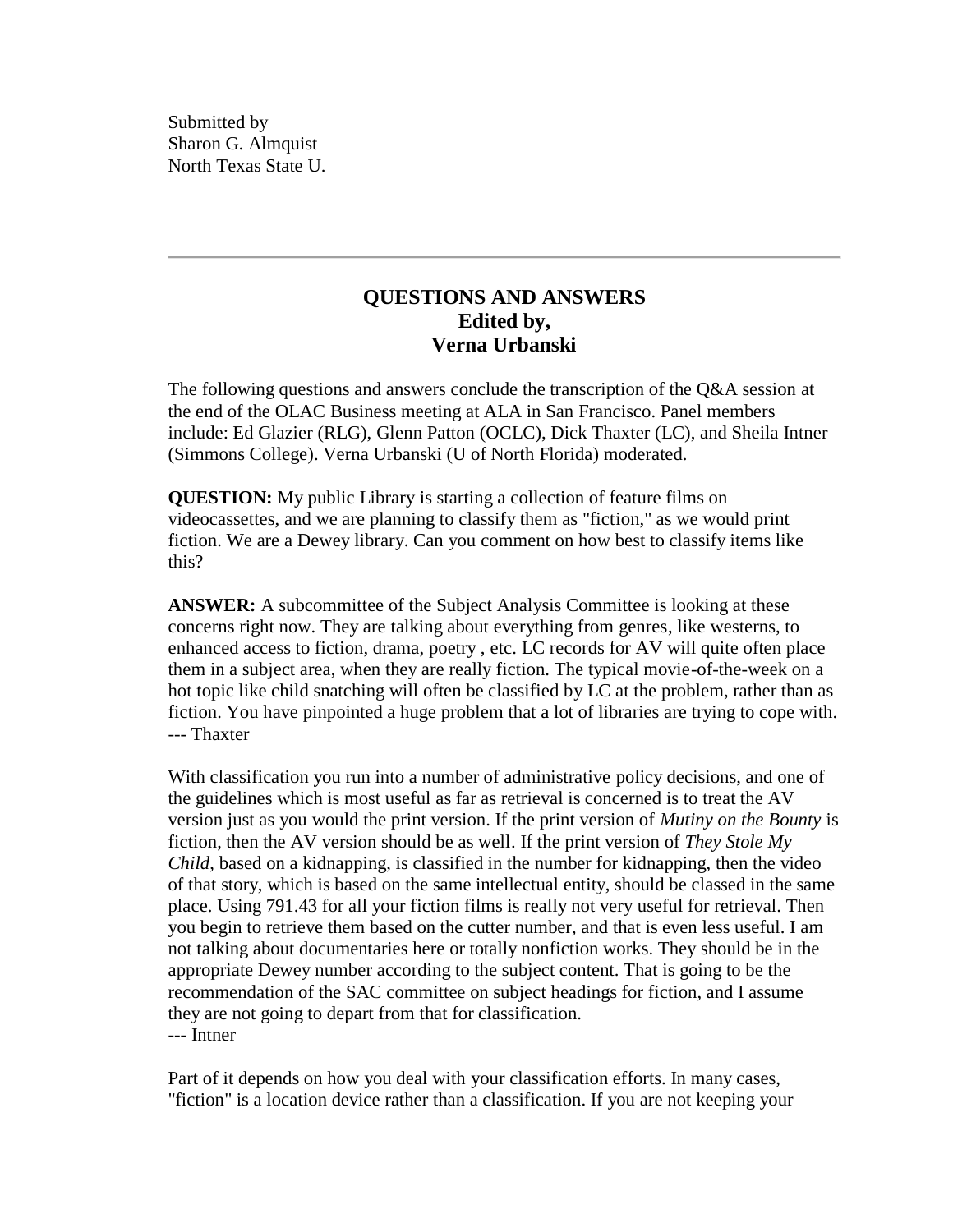videotapes in the same place as your book collection of fiction, people are likely to see the "fiction" designation and go off to where you keep your books. --- Glazier

In CC classification this is a real problem because the LC scheme is basically a period scheme broken down by authors. For videorecordings of fictional things, they are very seldom, if ever, entered under an author. I am not sure that LC classification is the best way to arrange fictional films, as it is for literature.

--- Member of Audience

With input from Paul Weiss, LC 's Subject Cataloging Division, I wrote an article that appeared in the [OLAC Newsletter \(v.4, no.4\)](http://ublib.buffalo.edu/libraries/units/cts/olac/newsletters/dec84.html#schedules) a couple of years ago on the classifying of fiction films. There are about five categories that LC uses. What I thought I saw then doing was a little different from what they intended to do. I have since written a local application of LC's guidelines and am following that. LC needs to be concerned about categories of materials, such as adult cartoons, that are usually not an issue in the academic setting. You can write to Cathy Leonardi (address on [p. 2 of cover](http://ublib.buffalo.edu/libraries/units/cts/olac/newsletters/mar88.html#masthead) of the newsletter) for a xerox if your issues of the newsletter don't go back that far. The article is not instantly clear, but you can figure out what they are doing if you study the article for a little while.

--- Urbanski

LC offers more than one number; Dewey only offers one. So if you are willing to keep your classification in LC numbers, you can do quite well. --- Intner

**QUESTION:** I'd like to ask about using genre form headings for videorecordings. I am seeing records on OCLC in which catalogers have used LC subject headings like genre headings. The two that come immediately to mind are "Documentary films" and "Concerts." It certainly seems logical for people to want to have a form heading, but I wondered if people should feel free to use a subject heading as a Form heading even if LC has not done so.

**ANSWER:** For films, LC has used form headings since we have been in MARC. When they have nothing else to stick on it, the subject catalogers add form headings. Basically, the principle is that every film gets a subject heading. The form heading is a weak approach to real genre access. You should look forward to the use of the 655 and the genre list that will be published later this summer (1987) by Cataloging Distribution Service that the archival community has come to an agreement on. It is a more extensive list than the form subheading.

--- Thaxter

**QUESTION:** Is that the sort of thing that non-archival libraries are going to want to use?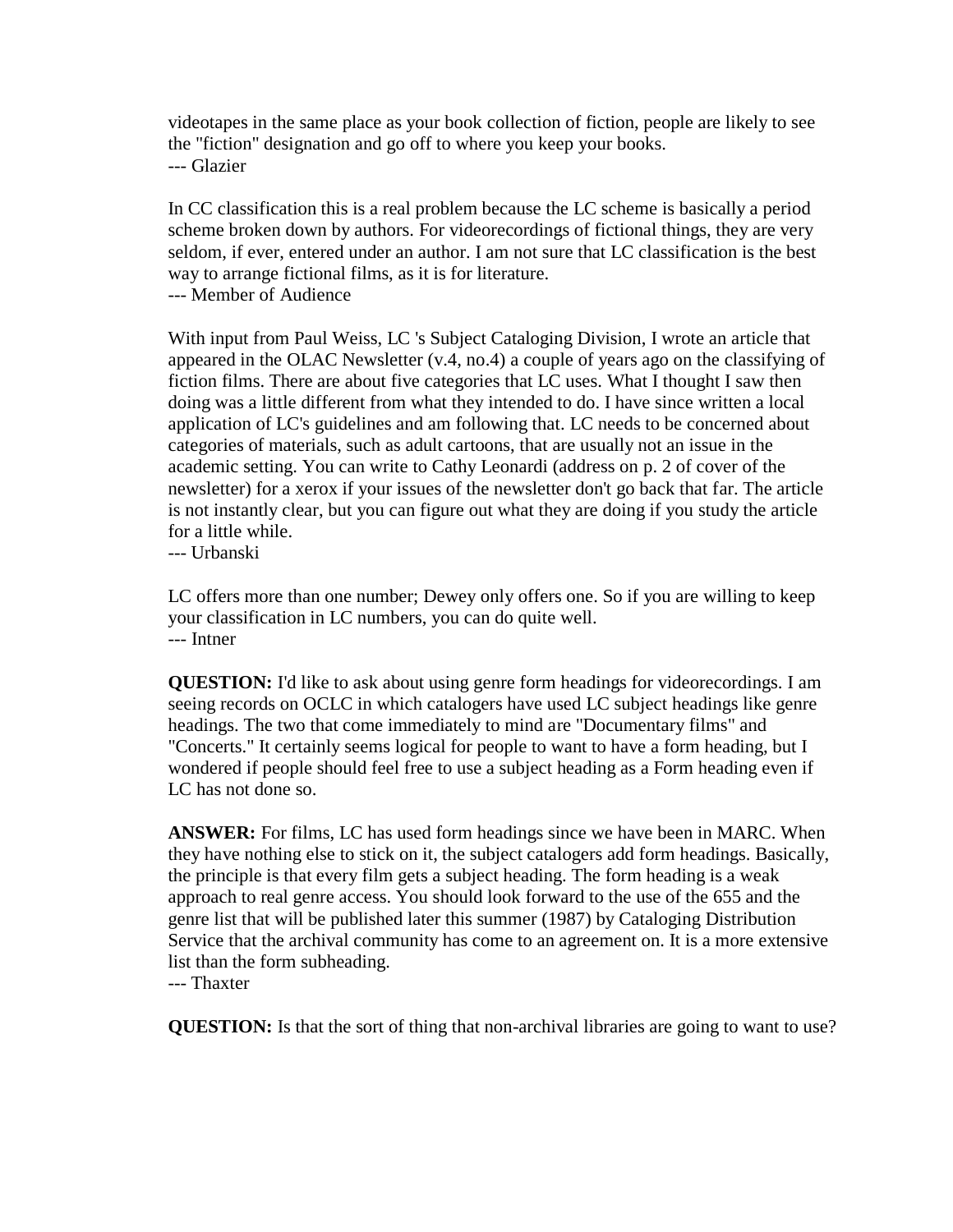**ANSWER:** If you are a public library where patrons want that sort of access, yes, I would say so.

--- Thaxter

It also depends on the size of your collection. If you have a growing collection that, is getting beyond half a dozen types of films, you are going to want to apply these genre headings. If you have 100 videos under one heading, it is not very useful. The problem with using LC subject headings as form headings is that you are describing what something is rather than what it is about. If you are going to do that you need to make it a CONSCIOUS administrative decision to mix this application. The usual treatment is to save the form heading for a subdivision, such as "Kidnapping--Feature film." People are applying the subject heading as a form heading for films and videos just because they do not have as many of them as books. They would never apply form headings to books this way. In sense, you need to be thinking about the needs of the future. --- Intner

In RLIN you are authorized to use the 655 and apply the accepted standard lists of genre headings, arid we do index this field as a genre index which is separate from the subject index.

--- Glazier

In WLN we can search by subject, and there is a concerted effort to locate and eliminate this usage. No one wants to see a subject heading "Documentary films," unless the item is ABOUT documentary films. You can have so many incorrectly used subject headings that it really messes up the indexes if people start applying them incorrectly. --- Member of audience

Something definitely needs to be done regarding videos of rock concerts. There are increasing numbers of records online for which people are using the LC subject heading "Concerts" as a genre heading for rock concerts. This either needs to have the blessing of LC or else the use of the term needs to be handled in another approved way. --- Member of audience

**QUESTION:** Could you again address the issue of a kit made up of only one type of material? Is it proper to call it a kit?

**ANSWER:** Yes. Take a look at 1.1C1 where the gmd lists appear. There is a footnote at the bottom of the page that discusses how to apply some of the gmds. This authorizes the use of "kit" for one-media groups, sometimes called "lab kits." This application is interpreted rather broadly by catalogers so that one-media collections can be called "kits" when no single item within the grouping is clearly accompanied by the others. --- Urbanski, Thaxter

**QUESTION:** The last set of updating sheets for the OCLC Visual Materials Format has a statement in 5.2 of the introduction--" If your library does not have access to copy cataloging prepared elsewhere, supply original cataloging. Current original cataloging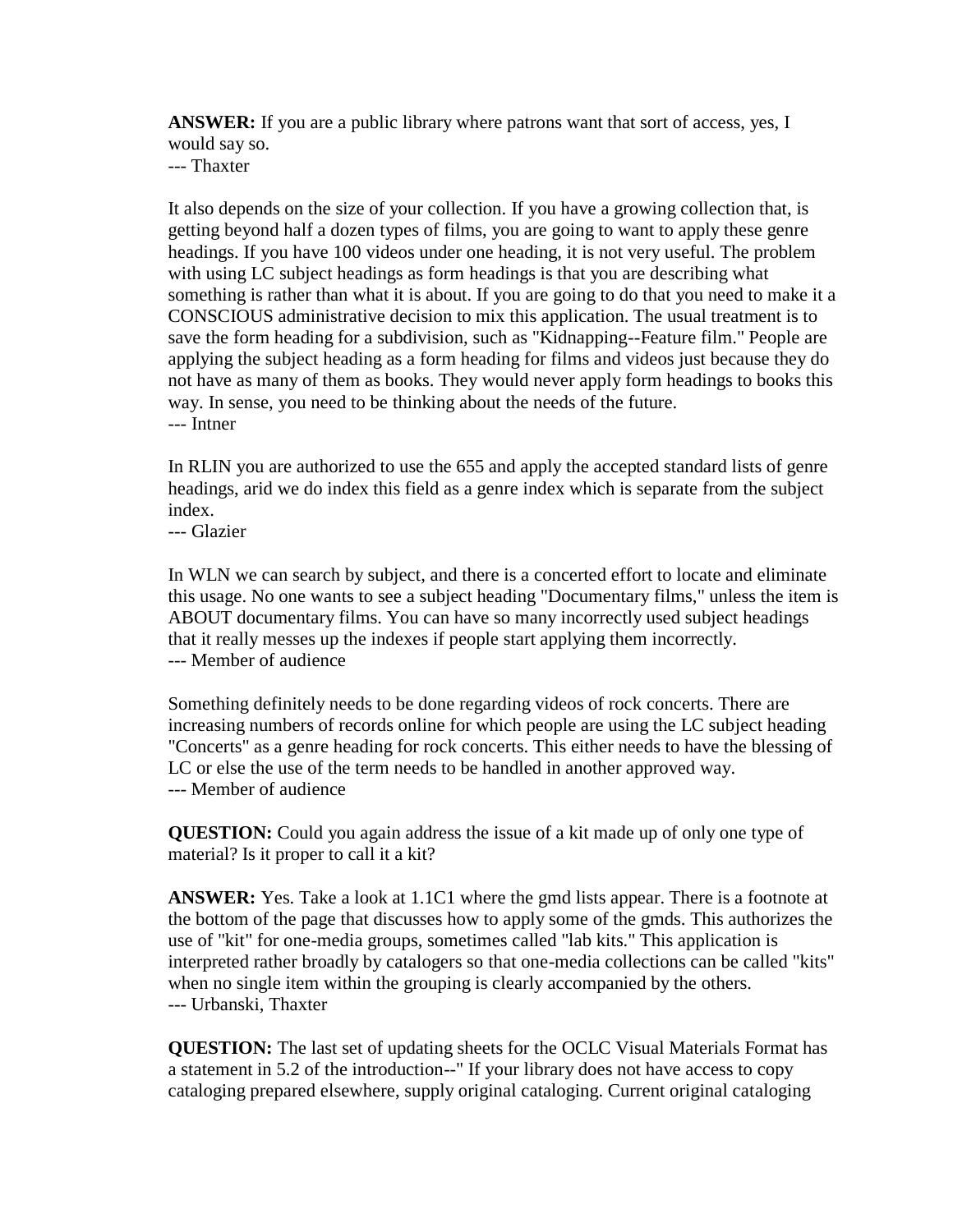must comply with *Anglo-American Cataloguing Rules*, 2nd ed. and with the Library of Congress and National Library of Medicine application of AACR2. *Archival Moving Image Material: A Cataloging Manual* is an approved cataloging authority for motion pictures and television materials. *Graphic Materials: Rules for Describing Original Items and Historical Collections* is an approved cataloging authority for graphic materials." Does that really mean what it says? There are things in *Graphic Materials* which would cause you to catalog items differently than if following AACR2. Or, does it apply only if you are cataloging original or historical collections?

**ANSWER:** It means the latter. The intention is to give users permission to use those two manuals when they are cataloging materials to which those two manuals apply. The manuals themselves are, in my view, self-defining, so if you are not cataloging original, historical graphic materials, you wouldn't be using that manual. --- Patton

If you are using *Graphic Materials* properly, you will be acknowledging that use in the 040 field \$e with the appropriate code. --- Thaxter

**QUESTION:** When we have the new consolidated "revision" of AACR2, will the code for DESC be changed from "a" to a new code, since there are things in the new "revision" which are quite different?

**ANSWER:** No, the code will remain "a." Records created using revised Chapter 9 are coded DESC: "a" even though they are very different from those created using the original Chapter 9. --- Patton

### **ONLINE AUDIOVISUAL CATALOGERS 1988 Annual Election**

Below are listed candidates for the OLAC offices of Vice-Chair/ Chair-Elect and Secretary. Please vote for one (1) candidate only for each office and return your ballot by June 1, 1988 to the address given below. Ballots with votes marked for more than one candidate for the same office will be considered void! Thanks!

#### **For VICE-CHAIR/ CHAIR-ELECT:**

\_\_\_\_\_\_\_\_\_\_ Verna Urbanski

**For SECRETARY:**

\_\_\_\_\_\_\_\_\_\_ Shelly Edwards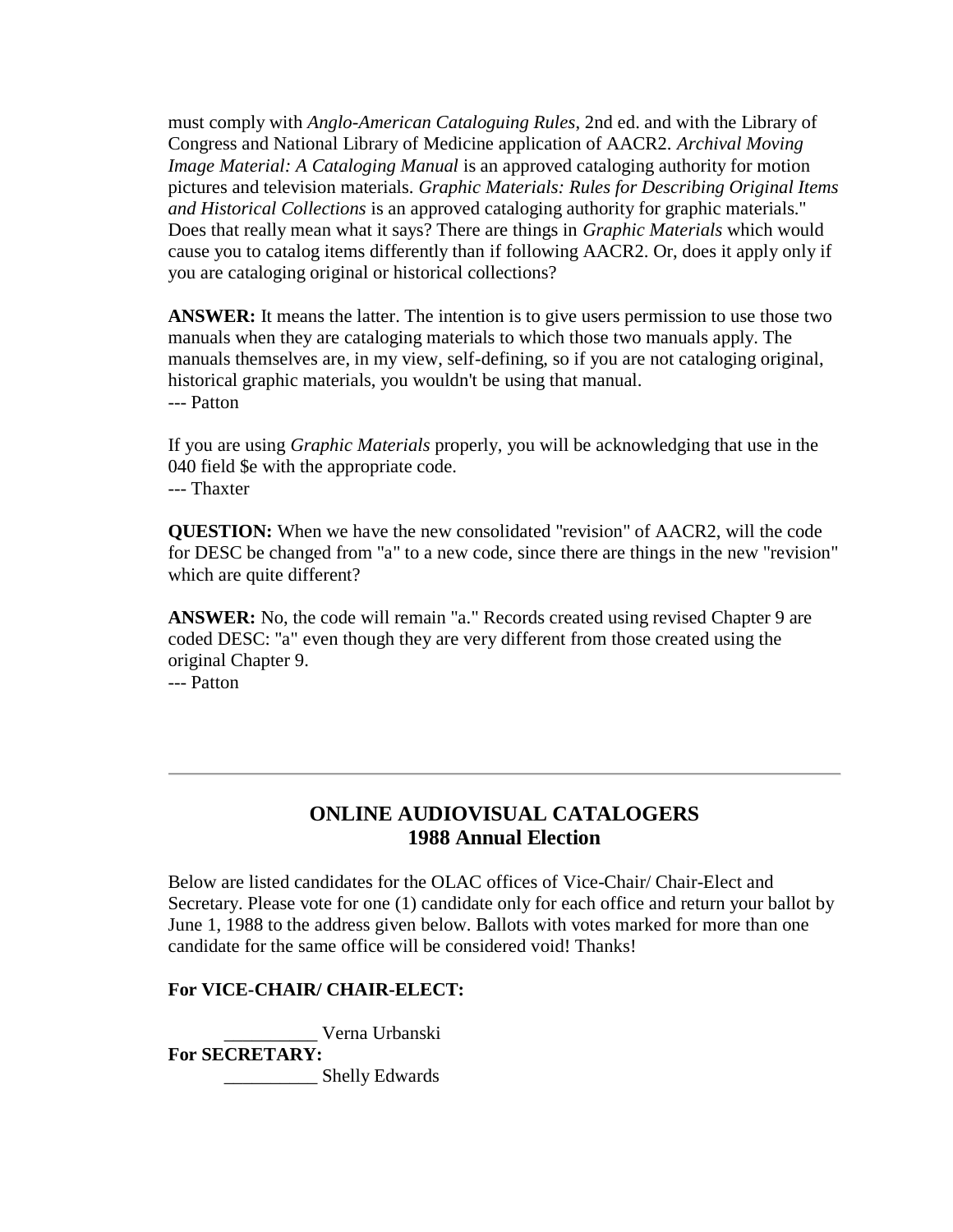\_\_\_\_\_\_\_\_\_\_ Susie Koch Gegenhuber

Return ballots **by June 1, 1988** to: Katha D. Massey Cataloging Department University of Georgia Libraries Athens, GA 30602

#### **MEMBERSHIP APPLICATION FORM**

Membership in Online Audiovisual Catalogers is available for single or multiple years. The membership year is from January 1 through December 31. Membership includes a subscription to *OLAC Newsletter*. Membership rates are:

> **single year - US - \$7.00 personal ; \$13.00 institutional Non-US - \$9.00 personal ; \$15.00 institutional two year - US - \$13.00 personal ; \$25.00 institutional Non-US - \$17.00 personal ; \$29.00 institutional three year - US - \$18.00 personal ; \$36.00 institutional Non-US - \$24.00 personal ; \$42.00 institutional**

Payment in US funds only, please. Make check payable to ONLINE AUDIOVISUAL CATALOGERS and mail to:

> Catherine Leonardi OLAC Treasurer 3604 Suffolk Durham, NC 27707

\* \* \* \* \* \* \* \* \* \* \* \* \* \* \* \* \* \* \* \* \* \* \* \* \* \* \* \* \* \* \* \* \* \* \* \* \* \* \* \* \* \* \* \* \* \* \* \* \* \*

#### TO APPLY FOR MEMBERSHIP IN OLAC OR TO RENEW YOUR MEMBERSHIP XEROX THE FORM BELOW AND SEND IT TO THE OLAC TREASURER

\* \* \* \* \* \* \* \* \* \* \* \* \* \* \* \* \* \* \* \* \* \* \* \* \* \* \* \* \* \* \* \* \* \* \* \* \* \* \* \* \* \* \* \* \* \* \* \*

\* \*

Circle the correct information:

**I wish to ( renew my membership in // join ) OLAC**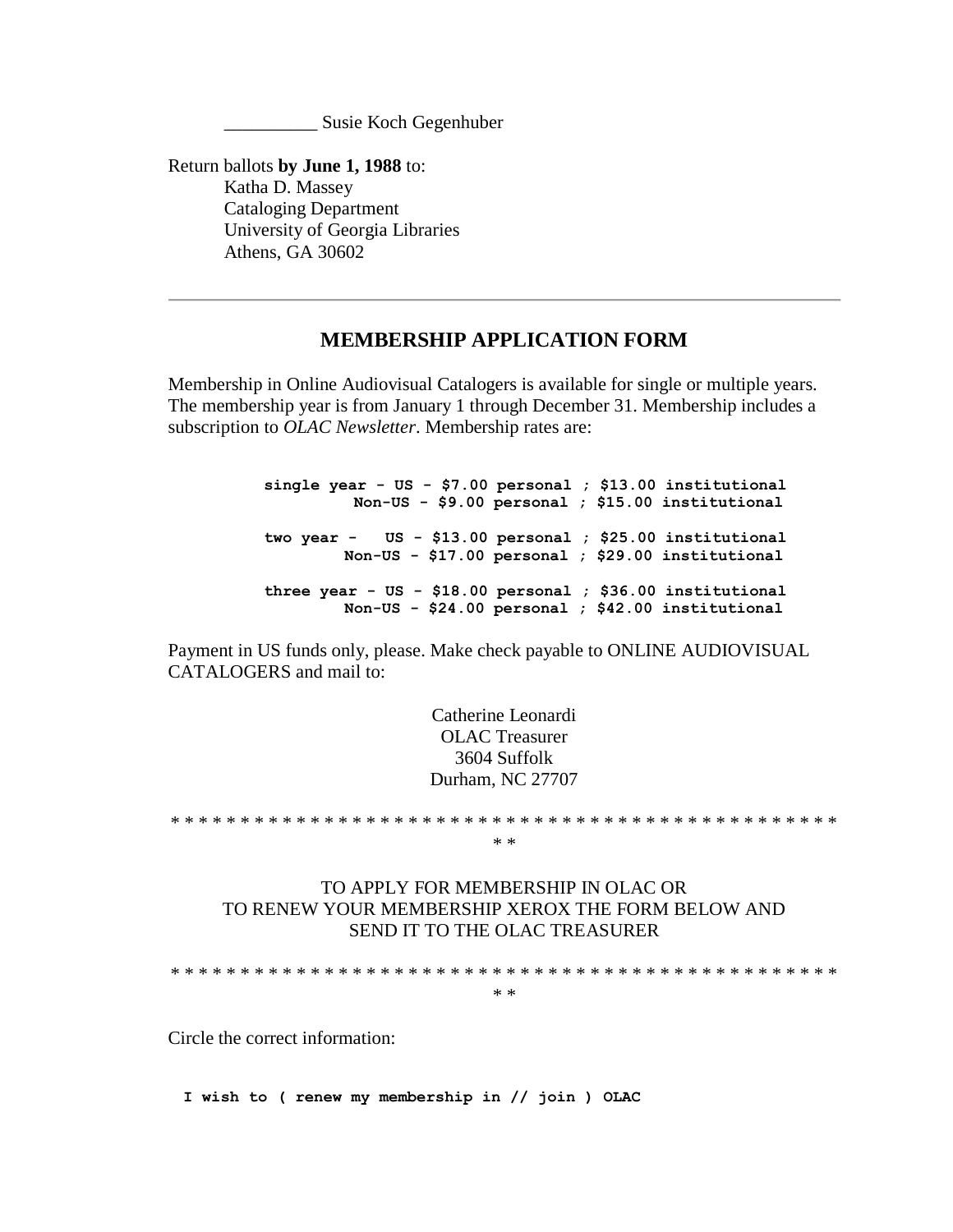|  | I am enclosing : | S7 57 | \$9 \$13 \$15       | for 1988           |
|--|------------------|-------|---------------------|--------------------|
|  |                  |       | \$13 \$17 \$25 \$29 | for 1988/1989      |
|  |                  |       | \$18 \$24 \$36 \$42 | for 1988/1989/1990 |

#### CHECK HERE IF YOU **DO NOT** WANT YOUR NAME ON A MAILING LIST WHICH IS SOLD TO AV RELATED ORGANIZATIONS

NAME: ADDRESS:

CHECK ONE: \_\_\_\_\_ PERSONAL \_\_\_\_\_ INSTITUTIONAL

#### **The** *OLAC NEWSLETTER*

is a quarterly publication of Online Audiovisual Cataloger, Inc. appearing in March, June, September, and December.

Missing issues must be claimed no later than three months after the month of issue. Claiming deadlines are: June 30 (March issue); September 30 (June issue); December 31 (September issue); and March 31 (December issue.)

ISSN: 0739-1153

#### *OLAC Newsletter* **EDITORIAL STAFF**

**EDITOR-IN-CHIEF CLAIMS, BACK ISSUES, SUBSCRIPTIONS** Grace Agnew **Catherine** 

 **Durham, NC 27707**

**Leonardi**

 **1903 Edinburgh Terrace OLAC Treasurer Atlanta, GA 30307 3604 Suffolk**

 **NEWS AND ARTICLES EDITOR CONFERENCE REPORTS** 

**EDITOR**